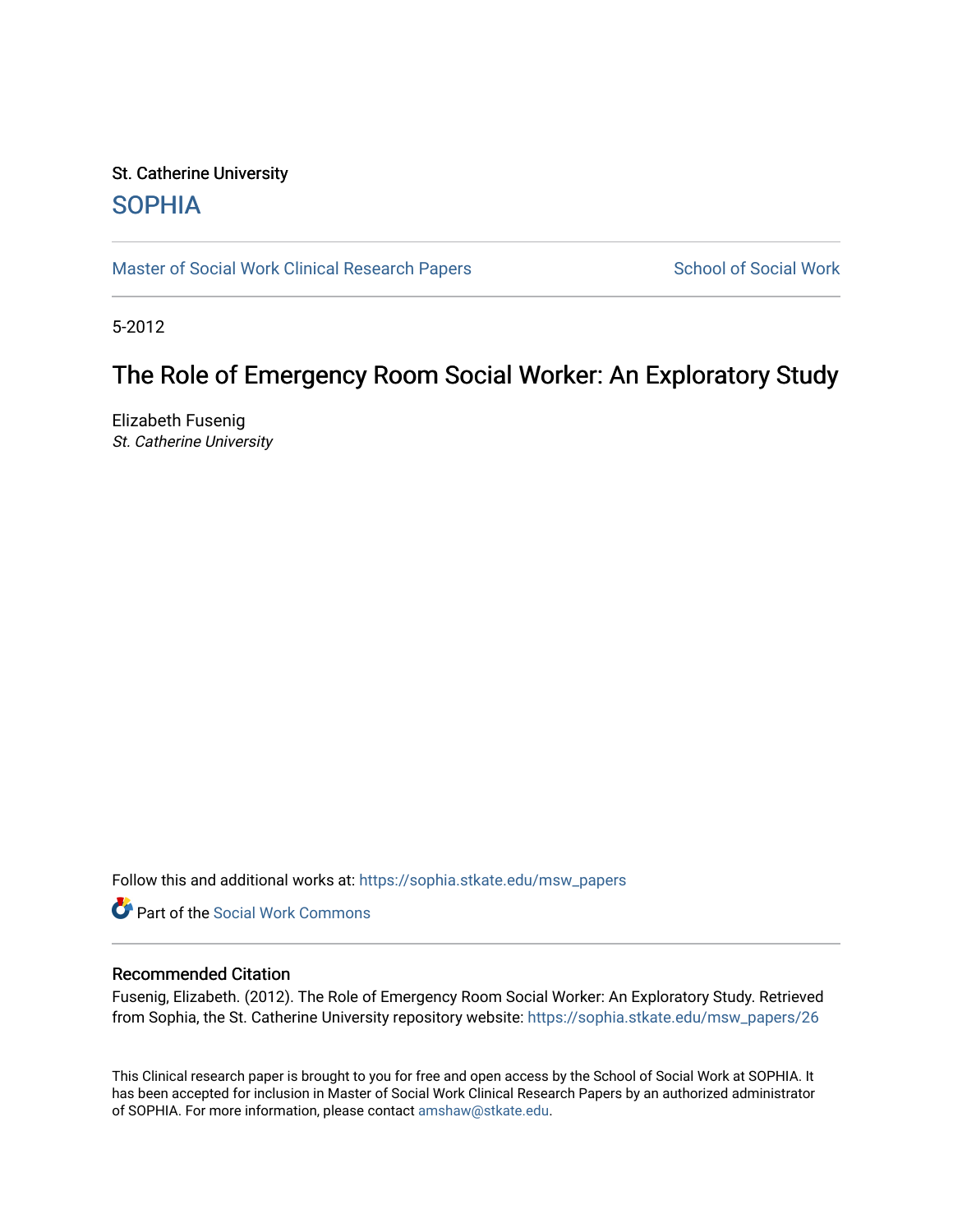The Role of Emergency Room Social Worker: An Exploratory Study

Submitted by Elizabeth L. Fusenig May, 2012

#### MSW Clinical Research Paper

The Clinical Research Project is a graduation requirement for MSW students at St. Catherine University/University of St. Thomas School of Social Work in St. Paul, Minnesota and is conducted within a nine-month time frame to demonstrate facility with basic research methods. Students must independently conceptualize a research problem, formulate a research design that is approved by a research committee and the university Institutional Review Board, implement the project, and publicly present their findings. This project is neither a Master's thesis nor a dissertation.

> School of Social Work St. Catherine University &University of St. Thomas St. Paul, Minnesota

> > Committee Members Valandra, MSW, LICSW, ABD, (Chair) Susan Dean, LICSW Stephanie Spandl, SSND, LICSW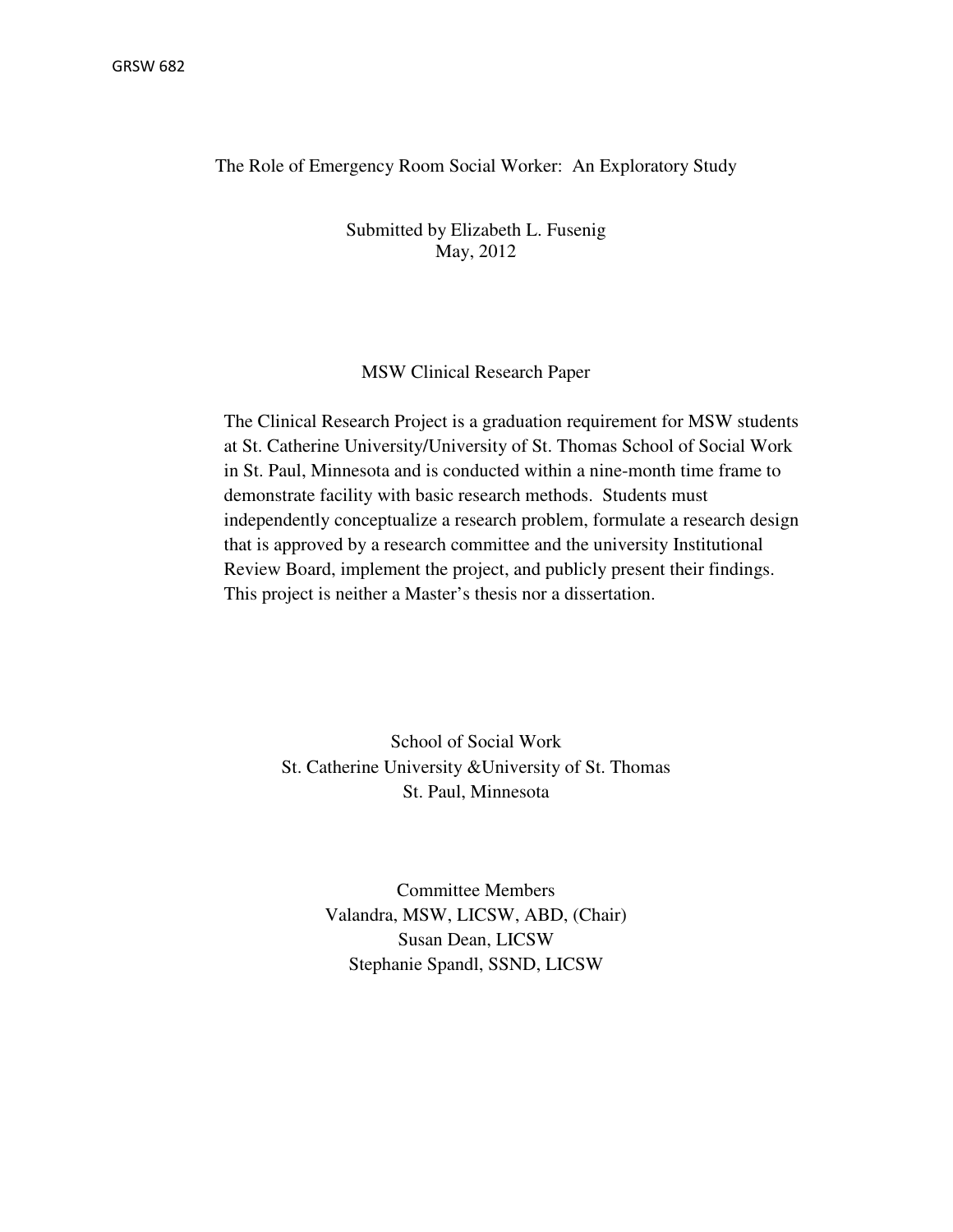#### **Abstract**

Research suggests the defined role of emergency room social worker is unclear among other professionals working in the emergency room (Cowles & Lefcowitz, 1992). Changes to the healthcare system including a decrease in resources, combined roles of emergency department personnel, and delivery of mental health treatment in emergency rooms has necessitated further investigation of the role of emergency room social worker.

 Using a qualitative design, seven participants from two Midwestern hospitals were surveyed in regards to how they defined their role as a social worker, barriers to their role, and demographic information was collected including licensure and years worked as an emergency room social worker.

 Findings of this study suggest the emergency room social worker is a valuable member of the interdisciplinary team in the emergency room, fulfilling multiple roles for the well being of patients. Study results indicated emergency room social workers may be underutilized as educators of mental health topics both within the hospital and in the community setting. Additionally, the role of emergency room social worker as a cultural broker may also be underutilized within the emergency room setting. This study also indicated significant barriers to the role of emergency room social worker, including lack of community resources.

 These findings demonstrate the need for future research in various areas relating to the emergency room social worker such as researching the emergency room social worker as an educator and as a cultural liaison.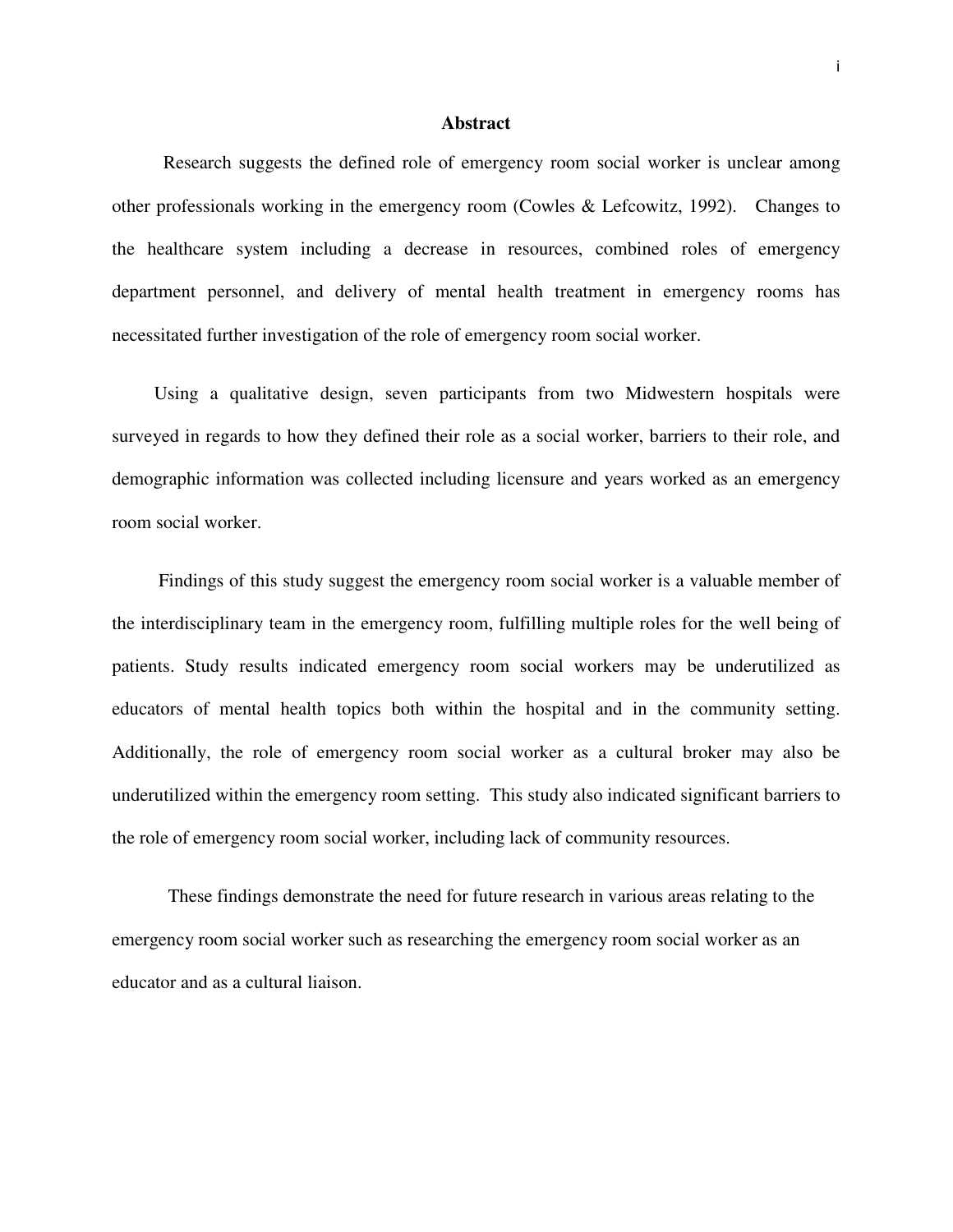## **Acknowledgements**

This paper is dedicated to my son, Samuel Restrepo. Without your love, support, and patience, continuing my education would not be possible. I would like to also acknowledge and thank my committee members for the development of this research: Susan Dean, LICSW, Stephanie Spandl, SSND, LICSW, and Valandra, LICSW, ABD (Chair). Finally, I would like to acknowledge the frontline emergency room social workers that work tirelessly to provide care and comfort for patients that sometimes do not have a voice. Thank you for the incredible work you do.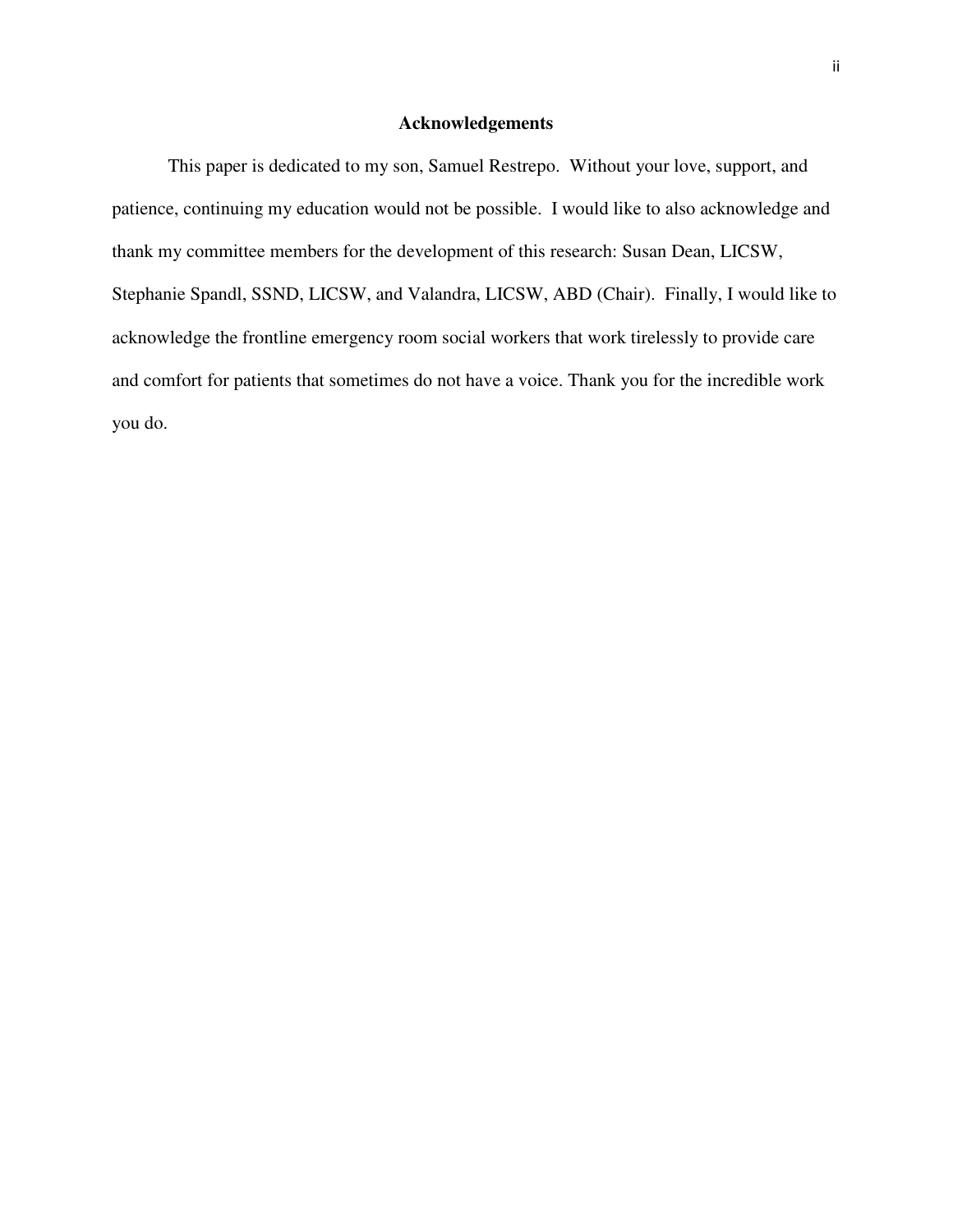## **Table of Contents**

| Section       |  | Page |
|---------------|--|------|
|               |  |      |
|               |  |      |
|               |  |      |
| I.            |  |      |
| II.           |  |      |
| Ш.            |  |      |
| IV.           |  |      |
| $V_{\bullet}$ |  |      |
| VI.           |  |      |
| VII.          |  |      |
| VIII.         |  |      |
| IX.           |  |      |
| X.            |  |      |
|               |  |      |
|               |  |      |
|               |  |      |
|               |  |      |
|               |  |      |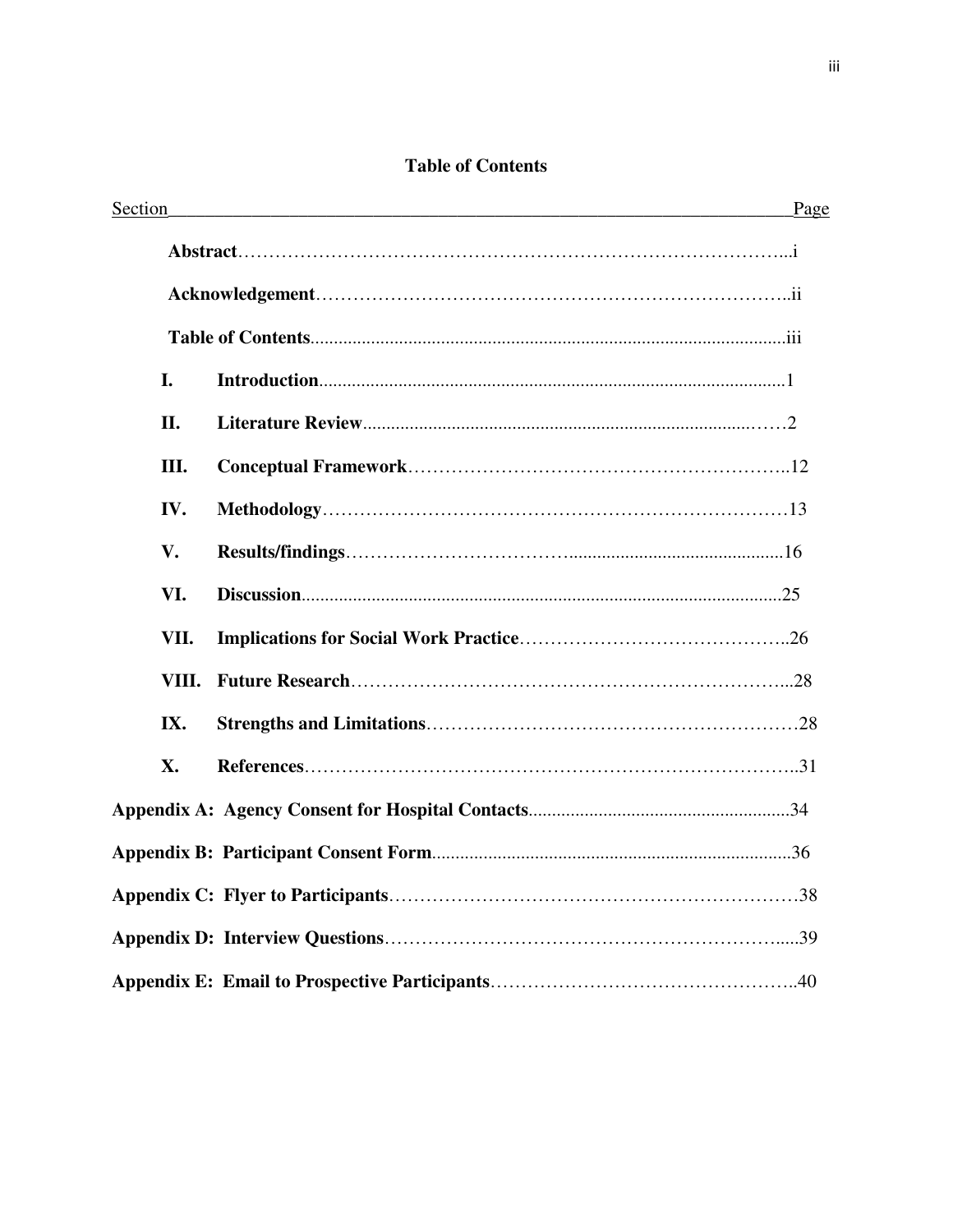#### **Introduction**

Research suggests the defined role of an emergency room social worker is somewhat unclear among other professionals working within the emergency room. A study by Cowles  $\&$ Lefcowitz (1992) compared the interdisciplinary expectations of the social worker role within a hospital setting and found that the perceptions of the emergency room social work role varied among social worker, physician and nurse. It is important for medical professionals working in a hospital setting to understand the training, background, and skill set the emergency room social worker has to bring to the medical field. Not only should physicians and nurses be aware of the role of an emergency room social worker, but also ancillary service workers including chaplains, medical interpreters, health unit coordinators, among others, should be aware in order to provide optimal patient care. For instance, emergency room social workers may be trained to clinically diagnose mental health patients. When an emergency room social worker is working with medical interpreters, it would be helpful to the medical interpreter to understand the training emergency room social workers have in regards to cultural competency in mental health treatment.

The purpose of this qualitative study is to further define the emergency room social work role. Other intended purposes of this study include education for the general public on what is the role of the emergency room social worker. Benefits to completing this study would provide an educational component to the general public so they would know what to expect when they or family members are being treated in an emergency room. Another benefit to this study is educating the emergency room staff on the role, competencies, and educational background of the emergency room social worker.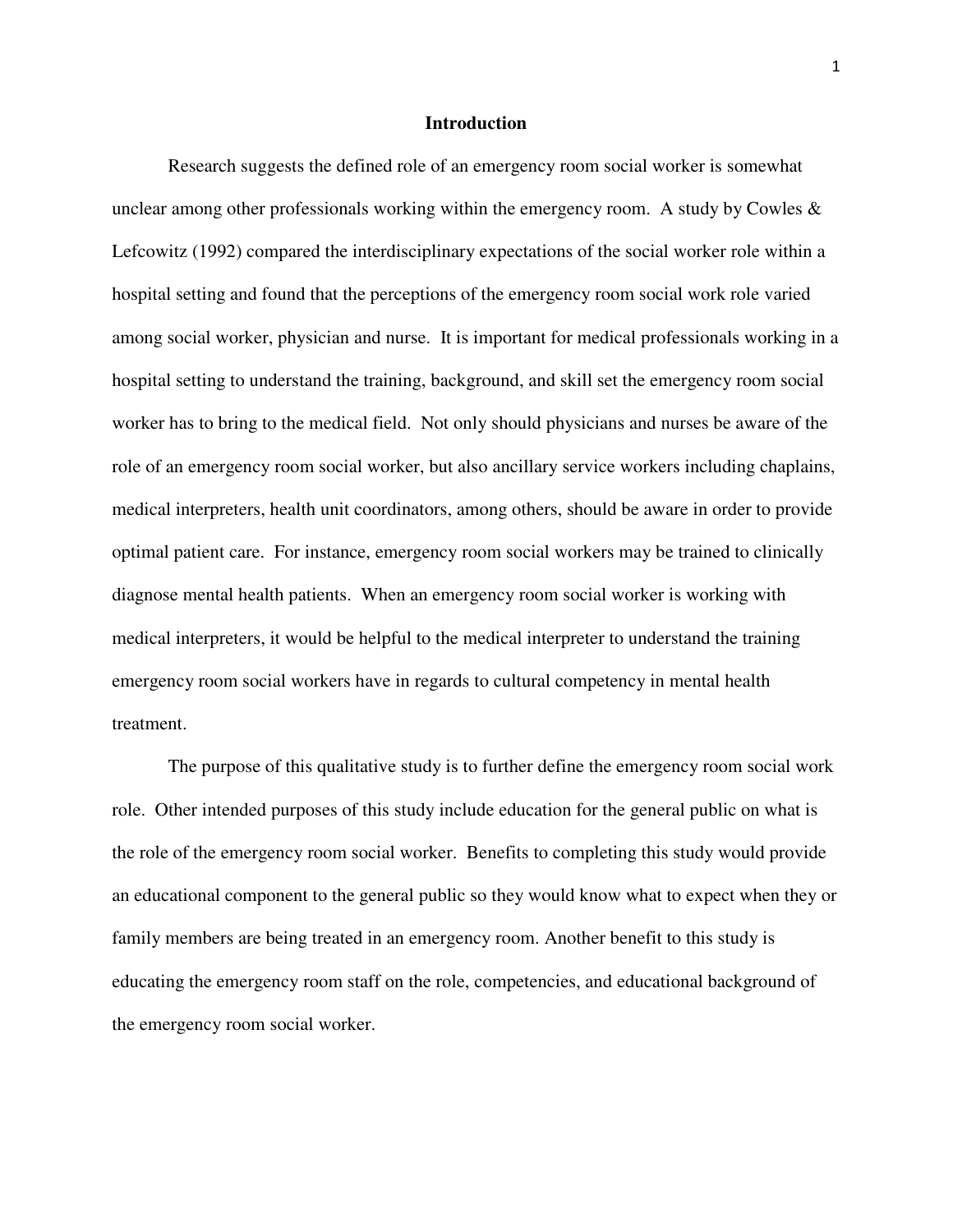#### **Literature Review**

There are many roles within social work. Sheafor & Horejsi (2006) write that social workers take on many roles within a workplace including a broker, advocate, teacher, counselor, clinician, social change agent, and professional. Medical social workers take on the challenges of these roles. The role of the medical social worker is becoming increasingly complex. Some of the roles a hospital medical worker performs include the role of educator, discharge planner, counselor, case manager, assessor, and crisis intervention specialist (Cowles & Lefcowitz, 1992, 1995; Herbert & Levin, 1996). Medical social workers work in a variety of settings including inpatient hospital medical-surgical floors, hospital cardiac units, and emergency rooms. Medical social workers can also work in outpatient settings including renal, oncology offices and outpatient hospice, among others.

 However, the role of an emergency room social worker is unique. Emergency room social workers work in a fast-paced environment with ever changing variables in a workday. These variables may include working short-staffed, with communication differences within the interdisciplinary team, and a wide range of patients, from those asking for community resources to suicidal patients. Emergency room social workers have unique challenges including clinical mental health evaluation and diagnosis, referrals to community resources, financial assistance, child and vulnerable adult reporting, and working with victims of sexual assault (personal experience, 2010).

## **Ethical implications of emergency room social workers**

The role of emergency room social worker is consistent with social work values and ethics. The NASW Code of Ethics (NASW, 1996) policy on healthcare encourages competency within the health care system and states "NASW supports giving all patients and their families"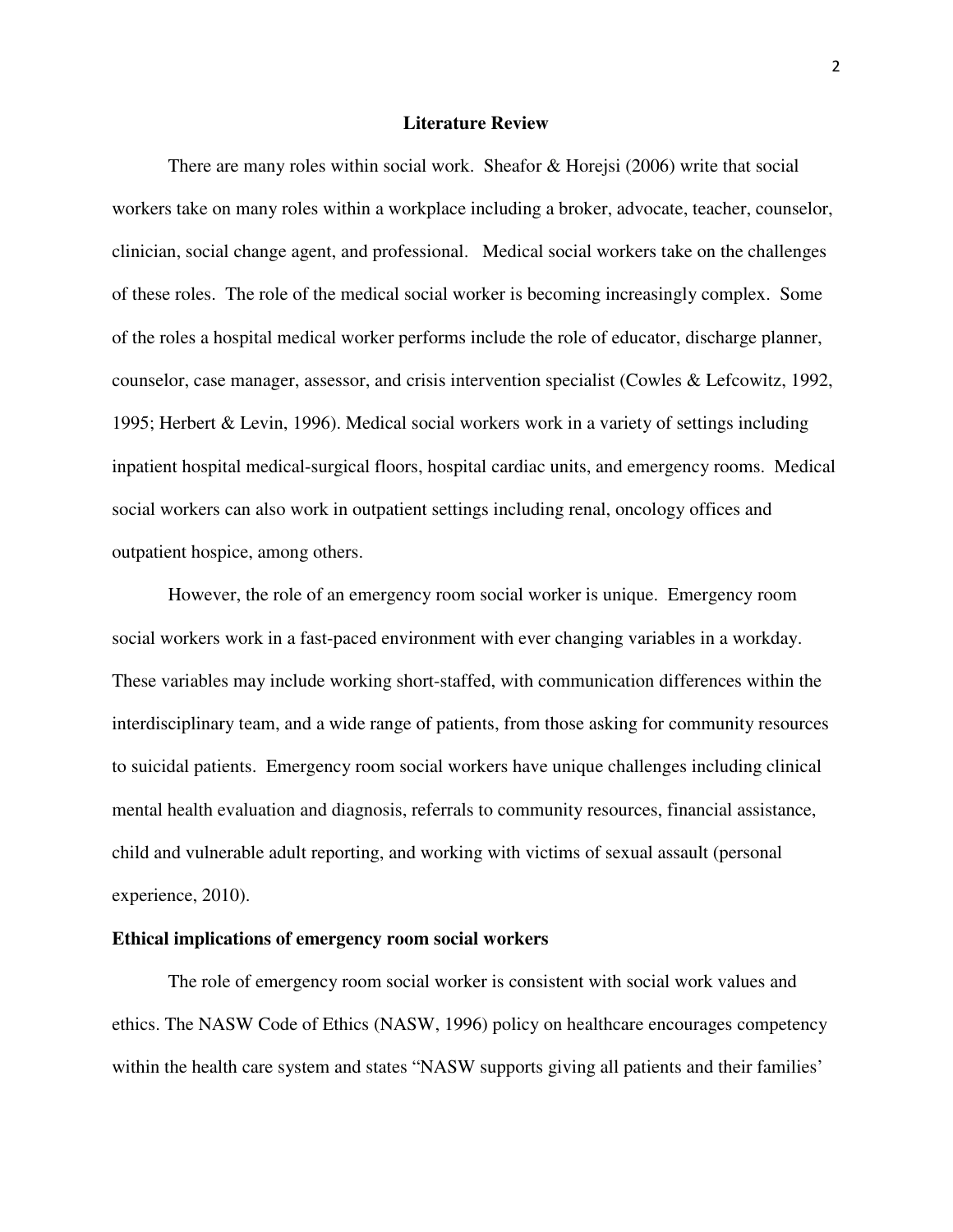necessary and appropriate care and benefits". NASW addresses competency in healthcare, in which they support appropriate, adequate, competent and compassionate care in health care for patients.

Additionally, the role of emergency room social worker is consistent with the University of St. Catherine & University of St. Thomas' Social Work for Social Justice: Ten Principles (2006). For example, the Principle of Community and the Common Good states "social workers promote general welfare and development of individuals, families, and communities. Social workers seek to strengthen relationships among people at all levels and promote the well being of all." This principle promotes health and wellness within the healthcare field, in which emergency room social workers are a part.

#### **The role of emergency room social worker as mental health practitioner**

 One role that clinical emergency room social workers have is to diagnose and assess mental health patients. Dziegielewski (1988) notes that clinical social workers in medical settings have the difficult task of recognizing and being aware of biomedical, psychological and social factors when working with patients. Deeply rooted in the medical model, emergency room clinical social workers currently utilize the Diagnostic and Statistical Manual of Mental Disorders (DSM-IV) to diagnose mental disorders for mental health patients. Dziegielewski (1998) also notes that because social workers have strength-building and enhancing tools, they are well equipped to provide psychosocial assessments to patients that establish the services patients will be receiving.

According to Dziegielewski (1998), social workers have five tasks that help guide the clinical assessment process in healthcare settings. These include engaging clients in the intervention process, being aware of different methods used in the intervention process, social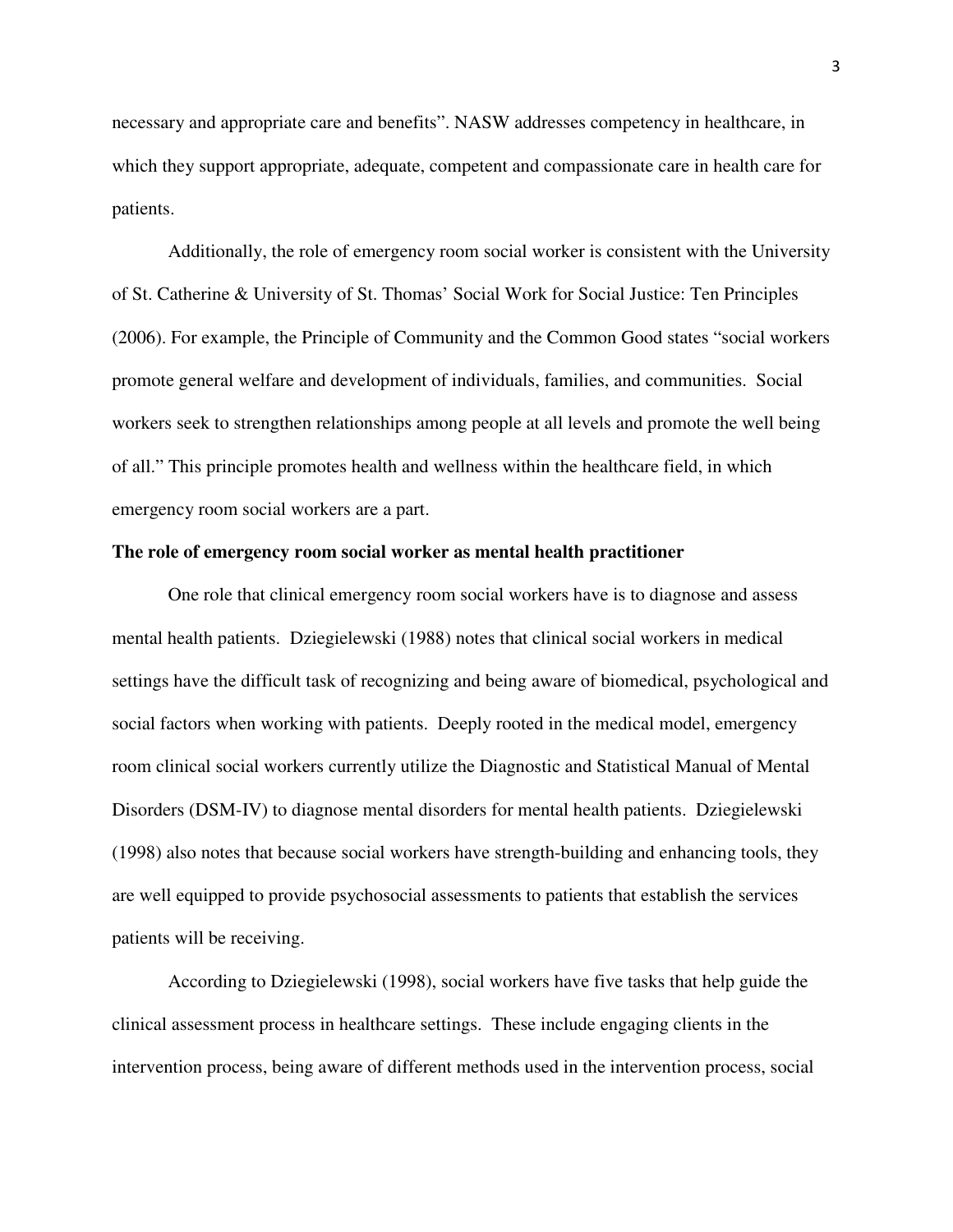workers being aware of their own values and beliefs, identifying and addressing cultural and racial considerations in the assessment phase and identifying client strengths and supports.

#### **The emergency room social worker role of discharge planner**

As the healthcare systems become increasingly complex, the role of emergency room social worker becomes a vital component of healthcare systems and may be helpful in reducing readmissions to hospitals. One duty an emergency room social worker may have is ensuring a patient has a safe discharge plan in place before the patient is discharged. The emergency room social worker needs to identify the needs of the patient and provide resources. If the patient is unable to return home, the social worker makes other arrangements, such as coordinating with a transitional care unit (TCU) for appropriate placement of patient. Zimmerman & Dabelko (2007) concur that medical social workers play an important role in discharge planning due to knowledge of community resources and services. However, they also state that as medical social workers fill the role of discharge planners, they also have less time for traditional roles in social work, such as patient advocacy and counseling patients. O'Brien & Stewart (2009), suggest insurance companies and other medical professionals pressure medical social workers in the discharge process to ensure a safe, cost effective discharge of the patient. One may speculate that without the role of social workers in the emergency room, patients may be sent home without getting their needs met, which may result in costly readmissions.

 A study by the U.S. Department of Health and Human Services Center for Disease Control (Garcia, et al. 2010) states that in 2007, approximately one in five people living in the United States used the emergency department during a 12-month period. This study also found that patients aged 75 and older, individuals insured with Medicaid, and the people in poverty were more likely to use the emergency department than those with other insurances, ages within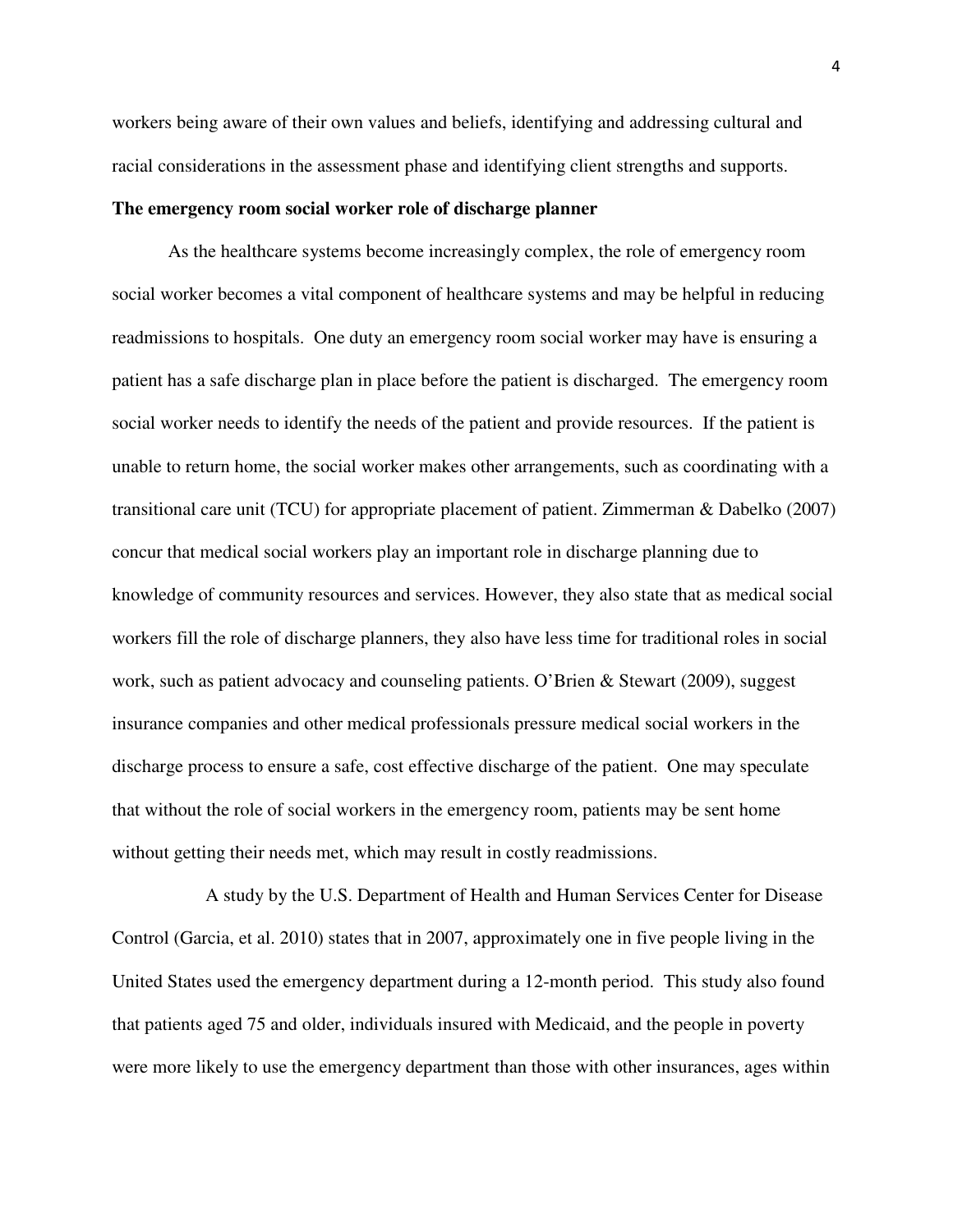a 12-month period. Additionally, family income was the highest factor for multiple emergency room visits in a 12-month period when looking at age, race, income, and ethnicity. This study suggests that the elderly and the poor may utilize the emergency room more frequently than other groups. Emergency room social workers can be an important tool in helping these people find resources such as health insurance and financial resources. Additionally, emergency room social workers help with the discharge planning process to ensure that patient's rights are protected, including the right to health insurance and healthcare; regardless of socioeconomic status.

#### **The role of social worker on an interdisciplinary team in the emergency room**

In some instances, emergency room social workers work on care teams within the emergency room setting. Hobbs (2005) describes the concept of trans-disciplinary care as members of different disciplines that are not only proficient in their own specialties, but also have training in other disciplines, which may include physicians, registered nurses, and social workers. This trans-disciplinary care is already being utilized in emergency rooms with such positions as case managers, whose job tasks can vary from following up on appointments for patients, to helping patients find affordable housing. One benefit to hospitals hiring and training employees in trans-disciplinary care includes fiscal savings by having one person being accessible to complete several different tasks. Hobbs (2005) lists duties that may be specific to a social worker in a trans-disciplinary setting in the emergency room as including working with the patient's family and support system in order to best support the patient emotionally, connecting patients and families with resources and financial assistance, and if needed, referring patients to long term therapy.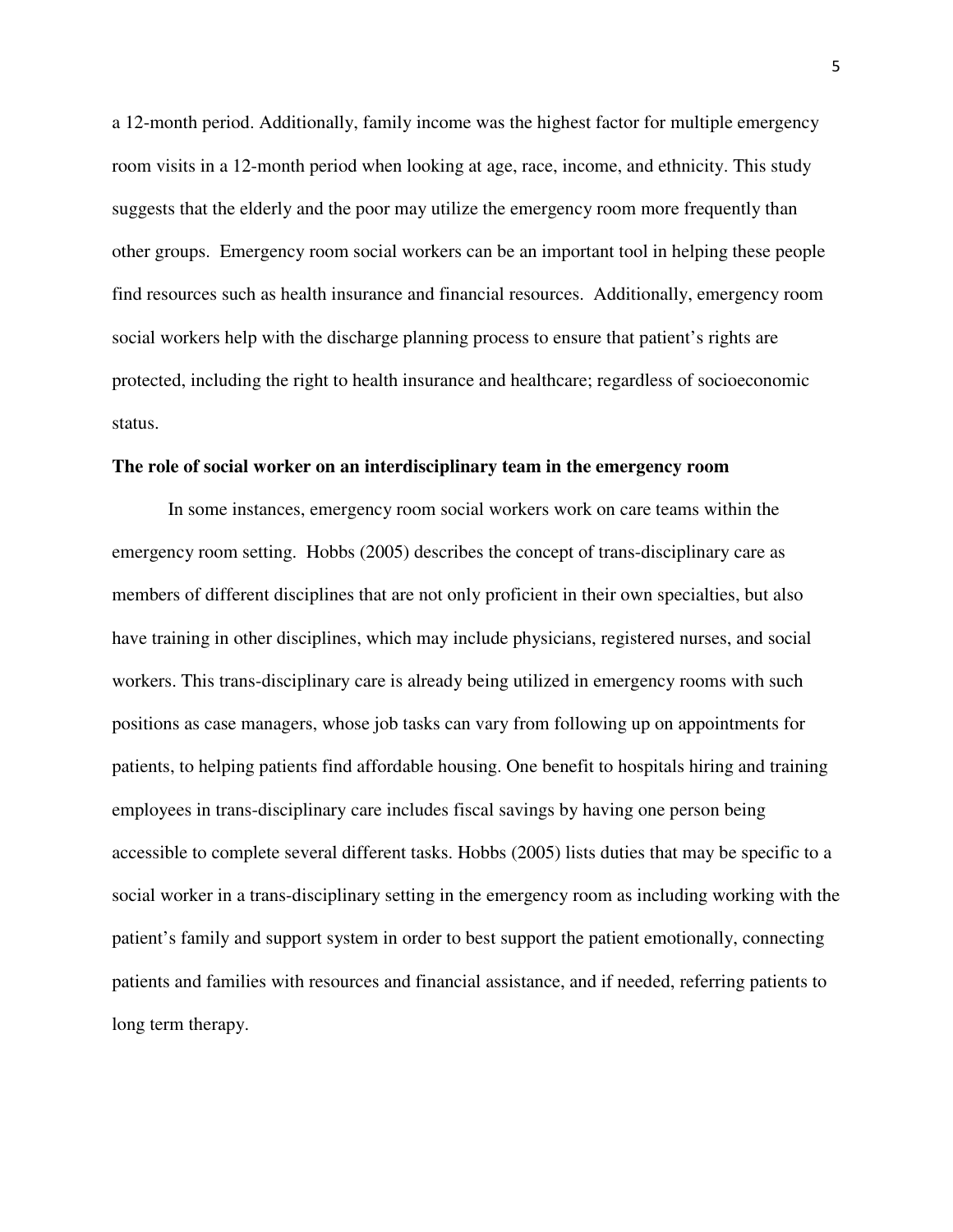The role of social worker in a hospital medical setting, such as in the emergency room, may still need to be delineated more clearly with the social worker and the professionals that work alongside hospital social workers. A study by Cole and Lefcowitz (1992) compared the interdisciplinary expectations of the social worker role within a hospital setting. In this study, hospital social workers, nurses and physicians were polled to determine the perceived role of the hospital social worker. This study suggested that nurses and physicians in a hospital setting thought the primary role of the hospital social worker was working with patients on financial matters, providing referrals, and working with patient's family and environment. Over half of the social workers polled thought their role was to include treatment and assessment of emotional problems and socio-environmental factors in patients. In contrast, physicians and nurses expected these tasks to be divided among other professionals. Furthermore, the assessment of emotional problems was the only task that physicians and nurses felt was outside the role of social worker. This study speculates that perhaps these perceptions may be due to different models in healthcare, not enough knowledge about the role of hospital social worker, or questioning the competence of social worker.

#### **Emergency rooms social workers as coordinators for sudden death**

One role that an emergency room social worker can assume is coordinator in the event of a traumatic death in the emergency room. A death in the emergency room can have unique challenges in coordination. For example, if a patient died en route to the hospital, the social worker may not have had knowledge of the events leading up to a patient's death, which family members were meeting the patient at the hospital, and what family dynamics exist. Kaul (2001) suggests that a social worker is a good fit to fill this role because social workers have professional training in clinical assessment, experience working with people in crisis and crisis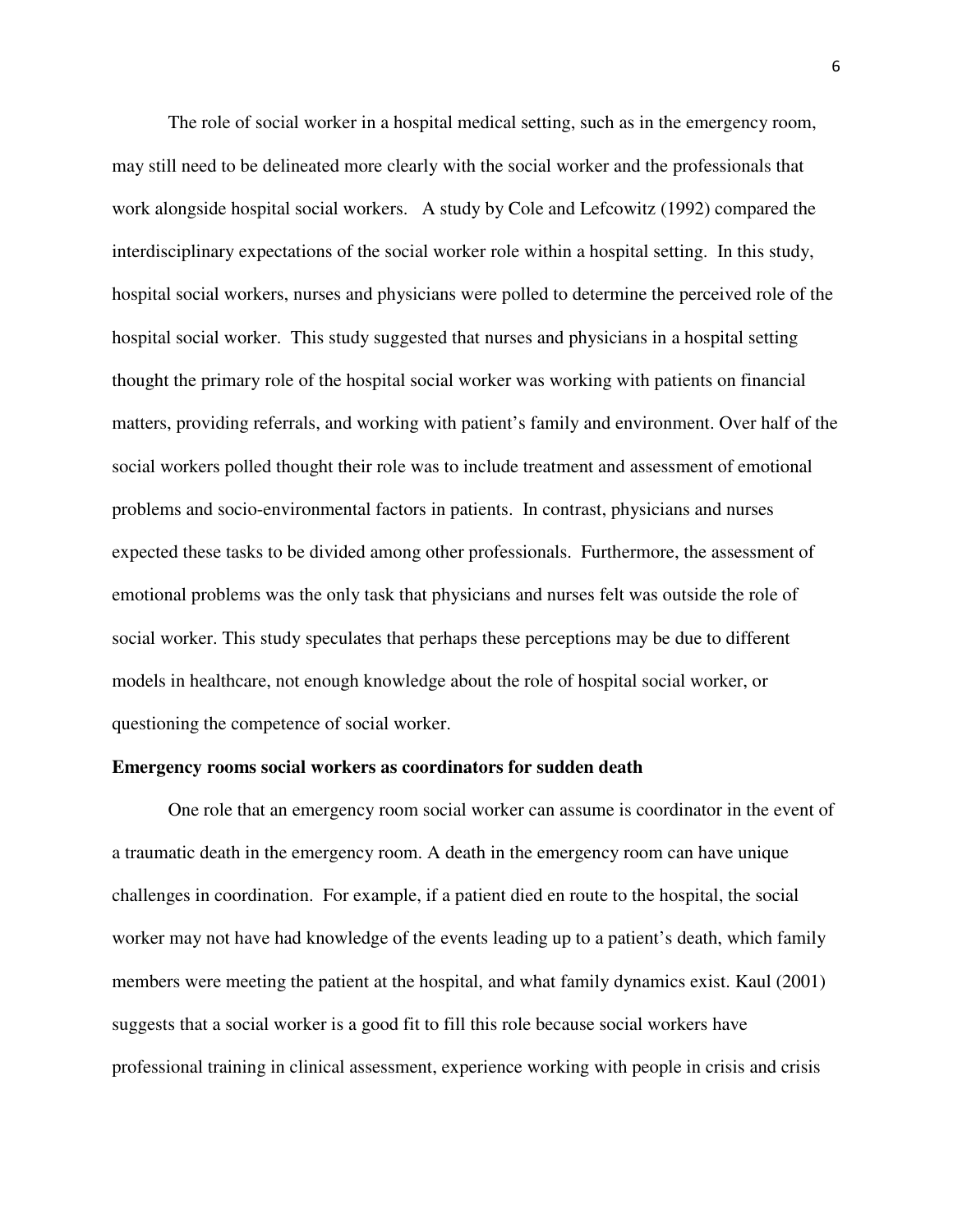intervention, cultural awareness, and are familiar with resources available for family members and loved ones of the deceased. Kaul (2001) also adds that the social work role in the emergency department is effective and fitting because many nurses face time constraints due to increased patient loads and responsibilities and some people prefer having a social worker notify them of a loved one's death rather than a chaplain.

Wells (1993) also confirms the role of social worker in the event of a sudden death in the emergency room. Wells describes some of the responsibilities, tasks, and guidelines that a social worker may use in the event of a sudden death in the emergency room. These include providing as much privacy as possible for the patient's loved ones, keeping the family informed, using understandable terminology, speaking directly about death, making referrals, developing positive responses, guiding the family after the death, and completing paperwork. Each of these tasks and responsibilities that the emergency room social worker has also requires specific skills that emergency room social workers must obtain. For instance, the social worker's ability to decipher medical jargon in order to use understandable terminology to patient's family means social workers have to have a clear understanding of what is happening to patients and may need to learn medical terms, procedures, and anatomy before or during the time they are an emergency room social worker.

#### **The emergency room social worker as a cultural liaison**

Hobbs (2005) states medical social workers may act as a cultural liaison. Within the medical setting, social workers can interview and gather vital information about a patient's culture, background, and beliefs and relay this information on to other disciplines so they can provide optimal care for the patient. For certain minority populations, having emergency room social workers gathering cultural data and family history on patients can be very important to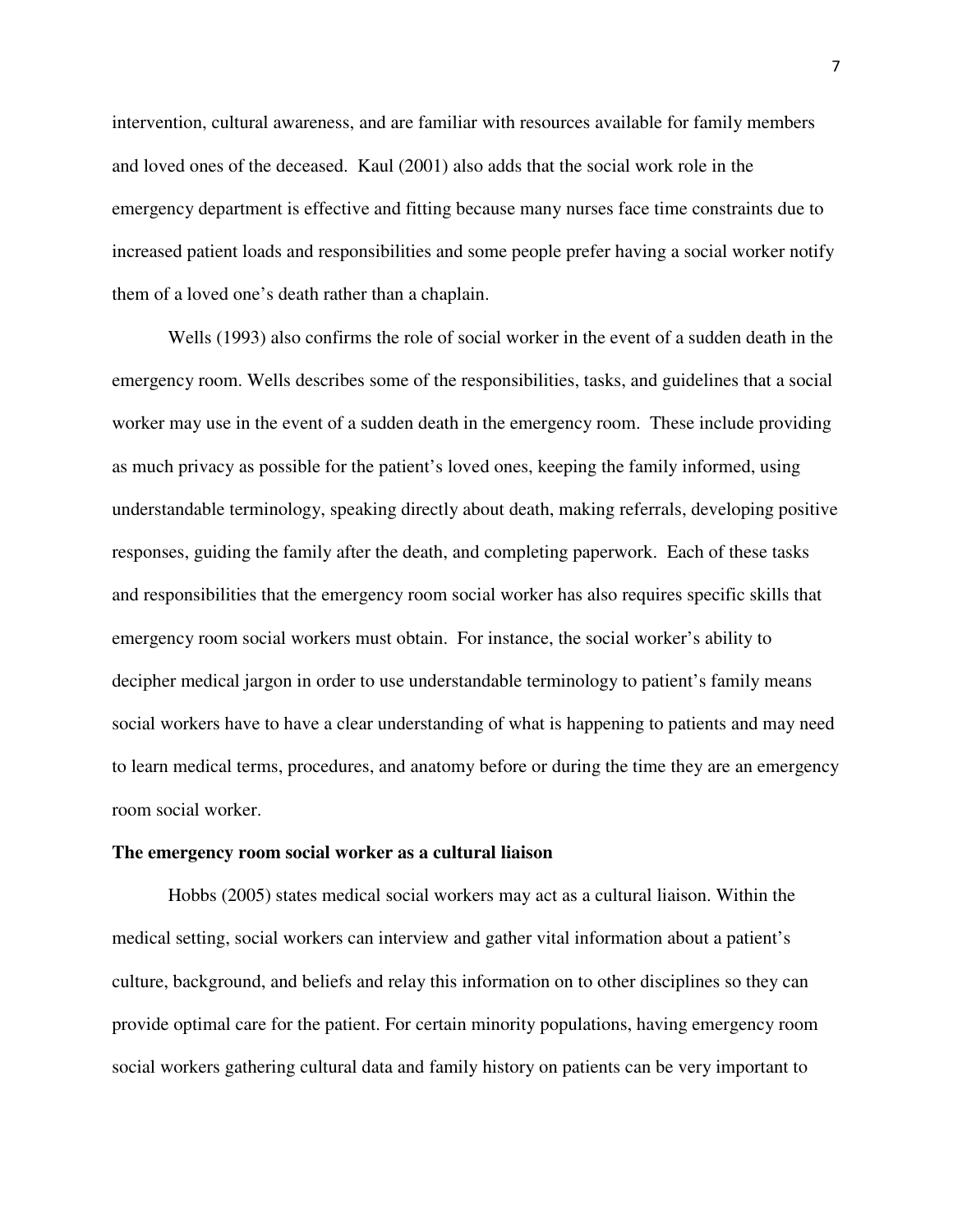patient treatment and outcome. For example, Healthy People, an initiative of the National Institute of Health (2010) reports Hispanics are twice as likely to die from diabetes as non-Hispanic whites, the infant death rate among African Americans is double that of whites, women of Vietnamese origin have a cervical cancer rate almost five times higher than white women, and American Indian and Alaska Natives have a disproportionately high rate of death from suicide and unintentional injuries (2010). Additionally, the role of emergency room social worker educating healthcare providers of a patient's religious preference and beliefs can optimize the healthcare outcome.

As competent emergency room practitioners, social workers need to understand cultural experiences including other key components in grief such as historical perspectives within a family's culture, communication styles, and religious perspectives that influence grief and loss issues. For instance, in examining cultural response to death, Klass (1999) states that that many factors play into response of death including trauma, pollution, and failure. It is important that social workers acknowledge that when dealing with death, they are also dealing with trauma and how culture impacts trauma as well (www.nasponline.org). For instance, Native American and African American cultures have been brutalized, used as slaves, and had their homeland taken away. With this trauma, trust of the practitioner of a different culture may play a role in grief therapy. The better the practitioner understands the historical loss, the better prepared the practitioner is to help the client. Therefore, not only does a practitioner need to be mindful of cultural grief, but also of cultural trauma and how a culture perceives a traumatic death and historical implications of grief and trauma.

The location of a death is of importance in some cultures and may need to be considered, especially if a patient dies in the emergency room and the social worker is working with the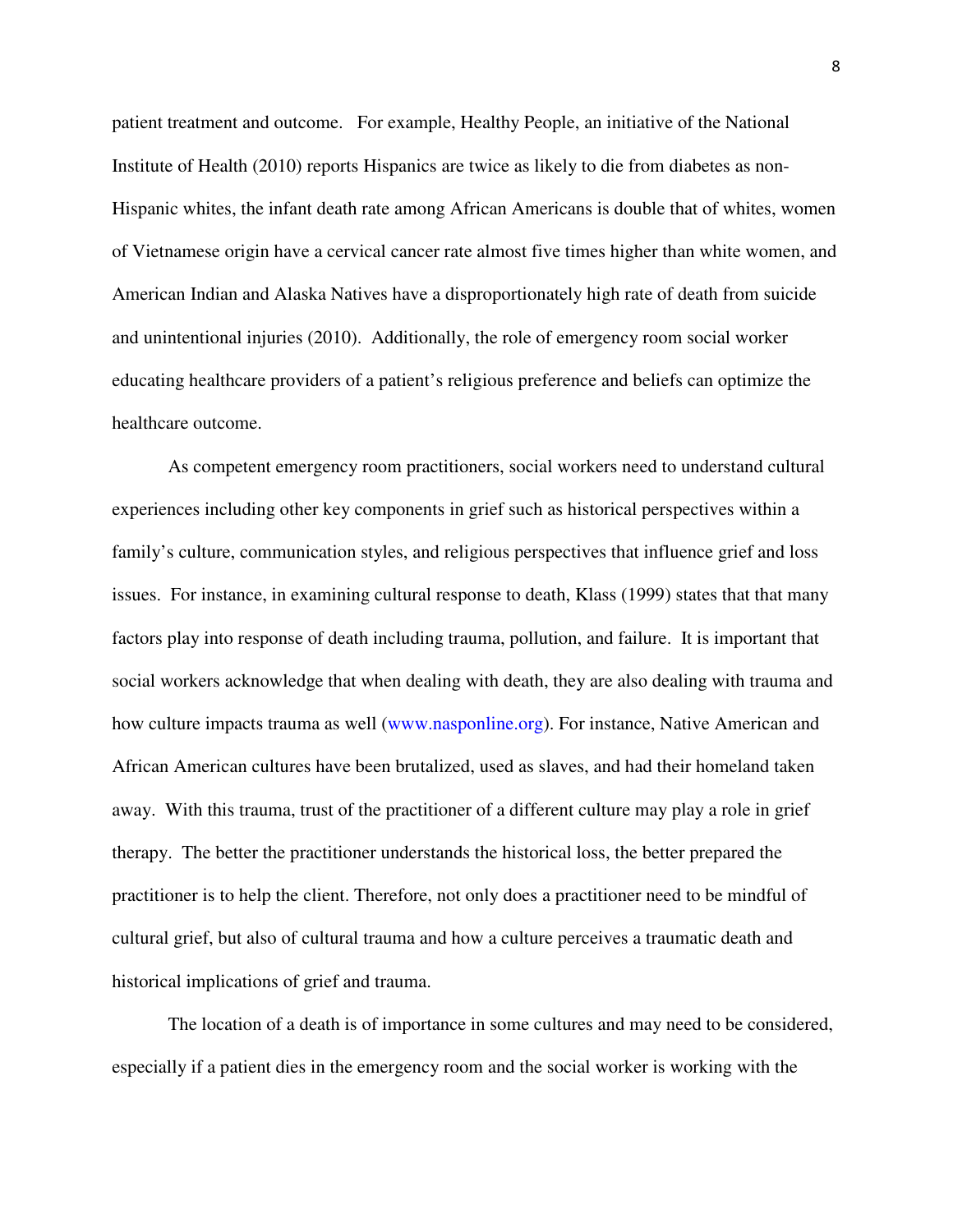grieving family. For instance, in the matter-of-fact British culture, some people of British heritage wish to die in a hospital, sparing loved ones from emotional toil. Other cultural groups that are interdependent on each other, including Italians, Greeks, East Indians, and Puerto Ricans might feel deprived if not being at home during a death (Walsh & McGoldrick, 2004).

Another factor the social worker needs to address when considering culture in bereavement is gender differences. Walsh & McGoldrick (2004) remind us to make cultural distinctions when looking at bereavement in men and women due to patriarchal expectations in men. This is also true with men living in the United States, where gender stereotypes depict women having permission to be free with their emotions, and men are expected to hold in their emotions.

Culture also goes beyond a person's ethnic heritage. For instance, culture for deaf persons varies from a hearing person. There is a rich cultural history that hearing impaired individuals share. According to the Hospice Foundation of America, it is not the medical condition of hearing loss that affects the process of grieving, it is the deaf person's interactions with the hearing world (physicians, nurses, social workers, churches, community) that can impacts grief work (2009). Having an emergency room social worker understanding the cultural aspects of grief and death may possibly impact the outcome of grief work for the grieving deaf person.

 The Hospice Foundation of America (2009) suggests the following recommendations when working with the deaf and hard of hearing population. First, the person in the helping profession needs to overcome *audism,* which is a negative stereotype of deaf and hard of hearing persons, which is similar to racism or sexism. Secondly, they suggest dealing with the deaf person directly, not through family members. Other suggestions made include using interpreters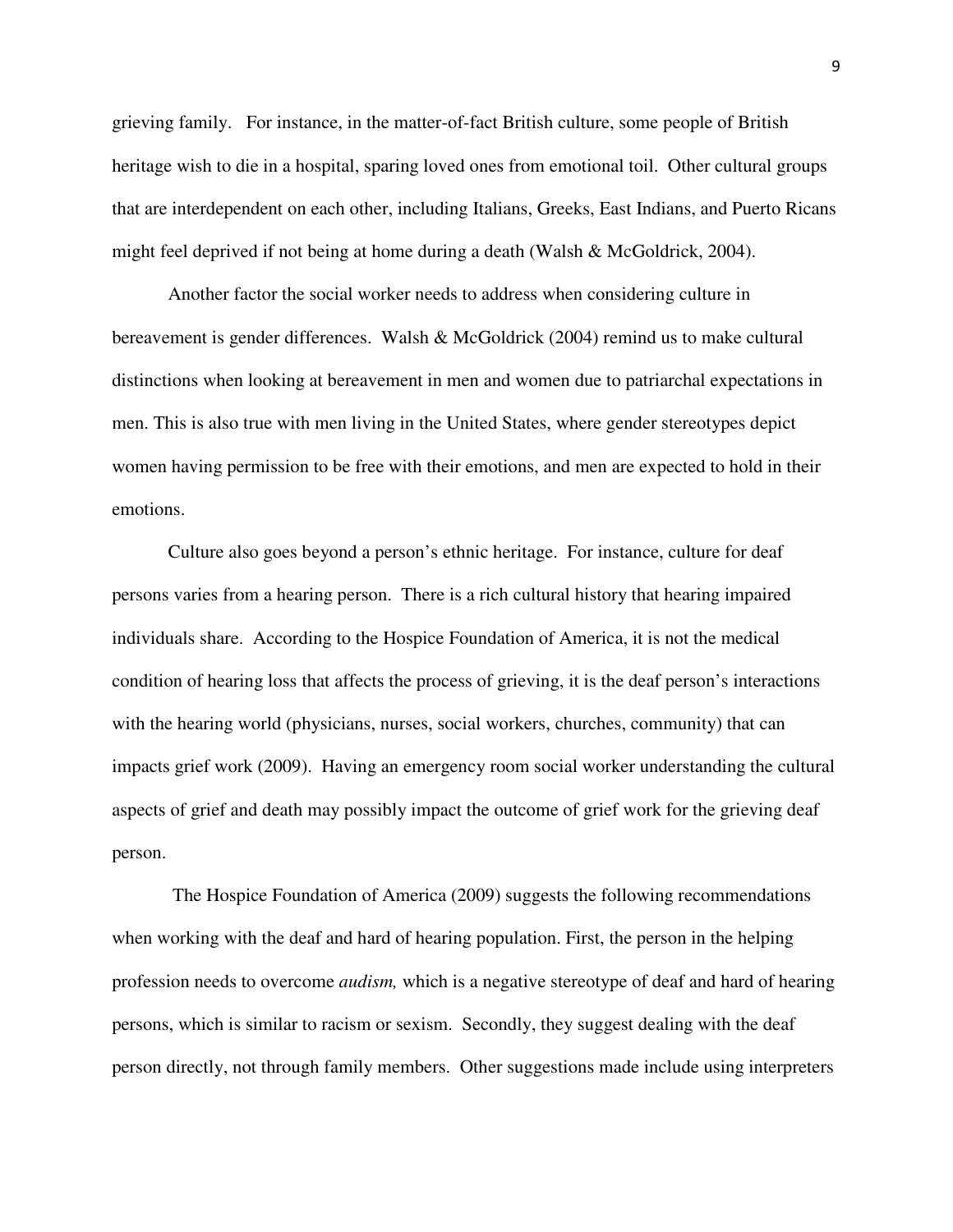appropriately, ensuring that people understand written materials and making your office accessible using TDD or other technology available to this population (2009). An emergency room social worker can be a vital team player in coordination of care for working with the deaf population.

In Hispanic cultures, including countries of Cuba, Dominican Republic, Mexico, Spain, Central and South America, many (but not all) of these people are of Roman Catholic faith, which must be taken into consideration as religion may influence patterns after a death (www.nasponline.org). Grieving a loved one in this culture may include a Mass and family and friends in the procession, the Rosary may be said at the home of loved ones, possibly at the home of the deceased, and monetary expenses to cover funeral and burial are not uncommon (www.nasponline.org). Some members of the Hispanic culture celebrate Dia de Los Muertos, or "Day of the Dead" to honor people in their lives who had died, which may indicate acceptance of death (Talamantes, Gomez, & Braun, 2000). Other important factors social workers in the emergency room need to be aware of when working with this specific population includes a high degree of family involvement, extended family attends to the sick and dying, and the oldest male holds the greatest power. Additionally, cultural communication nuances that need to be addressed when working with the Hispanic American population include showing respect by using proper names, avoiding touch until a rapport has been made, and using silence may indicate a lack of agreement (Kemp, 2001).

Cultural grieving norms need to be addressed by the social worker while working in the emergency room. For instance, families in Southeast Asia are expected to be open with their emotions in public, yet in private be stoical about their emotions (Walsh & McGoldrick, 2004). African American history needs to be addressed when dealing with death within that culture due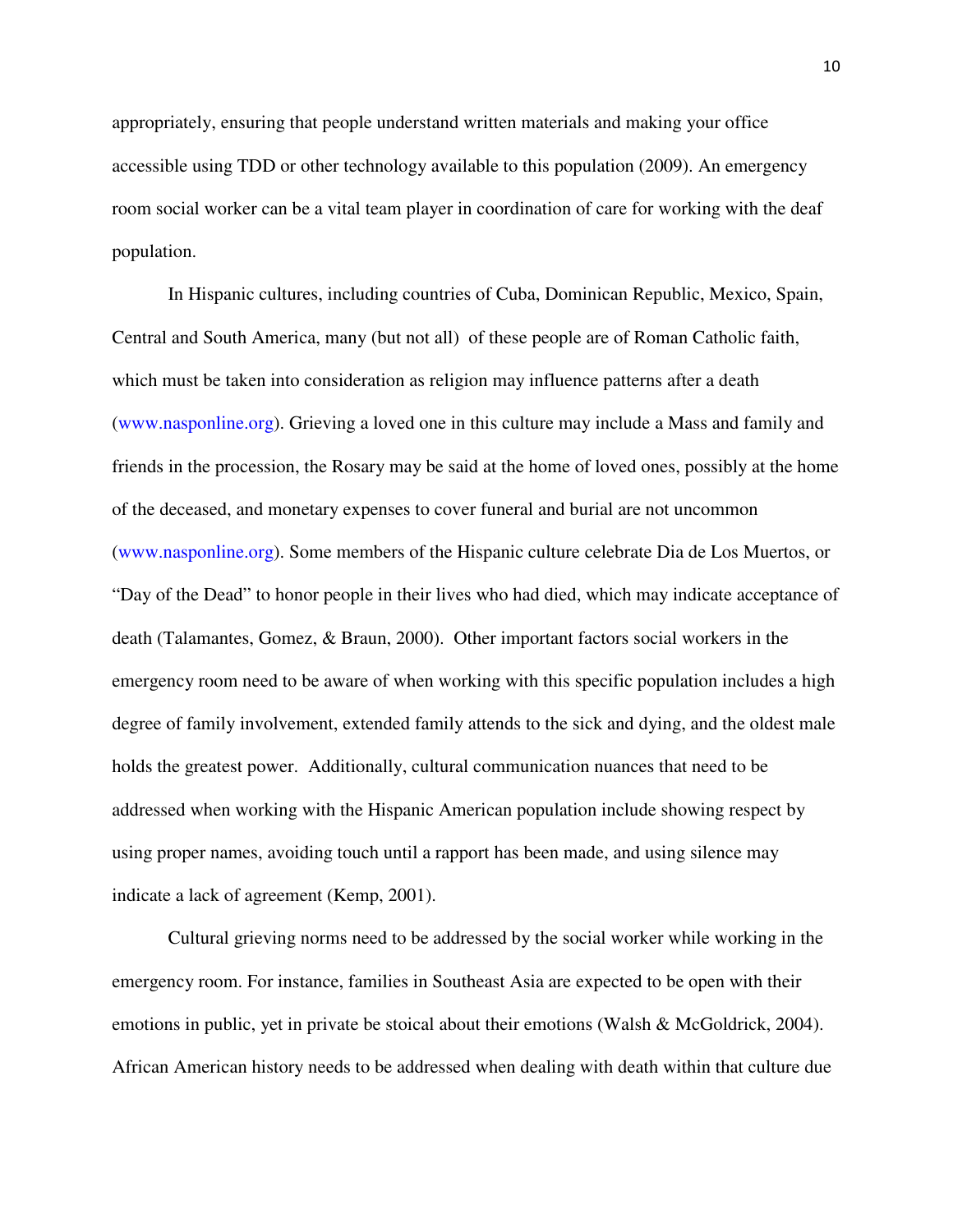to slavery, beatings, disease, direct killings, and loss of will to live (Walsh & McGoldrick, 2004). Rituals and traditions in the African American culture include the importance of attending a funeral, including children in rituals, and open encouragement of emotions (Walsh & McGoldrick, 2004). This may be especially important for a social worker in the emergency room to understand when the family members of the deceased arrive at the hospital. The emphasis on the wake in African American culture is similar to Irish custom and culture (McGoldrick et al,, 1982).

 According to Cancer.org, the Native American population has an emphasis that death is a reunion with nature and the spirit of the person never dies. Most Native American tribes are concerned with preserving the body, so embalming is common and dismembering a body is taboo. Additionally, organ donation is generally not accepted. It is also important for the person to be buried in their native homeland. This is where historical trauma can come into play as many elderly Native Americans have displaced from their homelands, which can cause complicated grief. Communication styles in this population that emergency room social workers would need to address include that it is inappropriate to speak for someone else, inappropriate to express strong emotions, and is considered rude to ask direct personal questions if you do not know a person.

Emergency room social workers can be an invaluable resource for not only as a cultural broker within the emergency room. Emergency room social workers take on this task in addition to the role of mental health practitioner, resource liaison, advocate, grief counselor, case manager, and discharge planner, among others.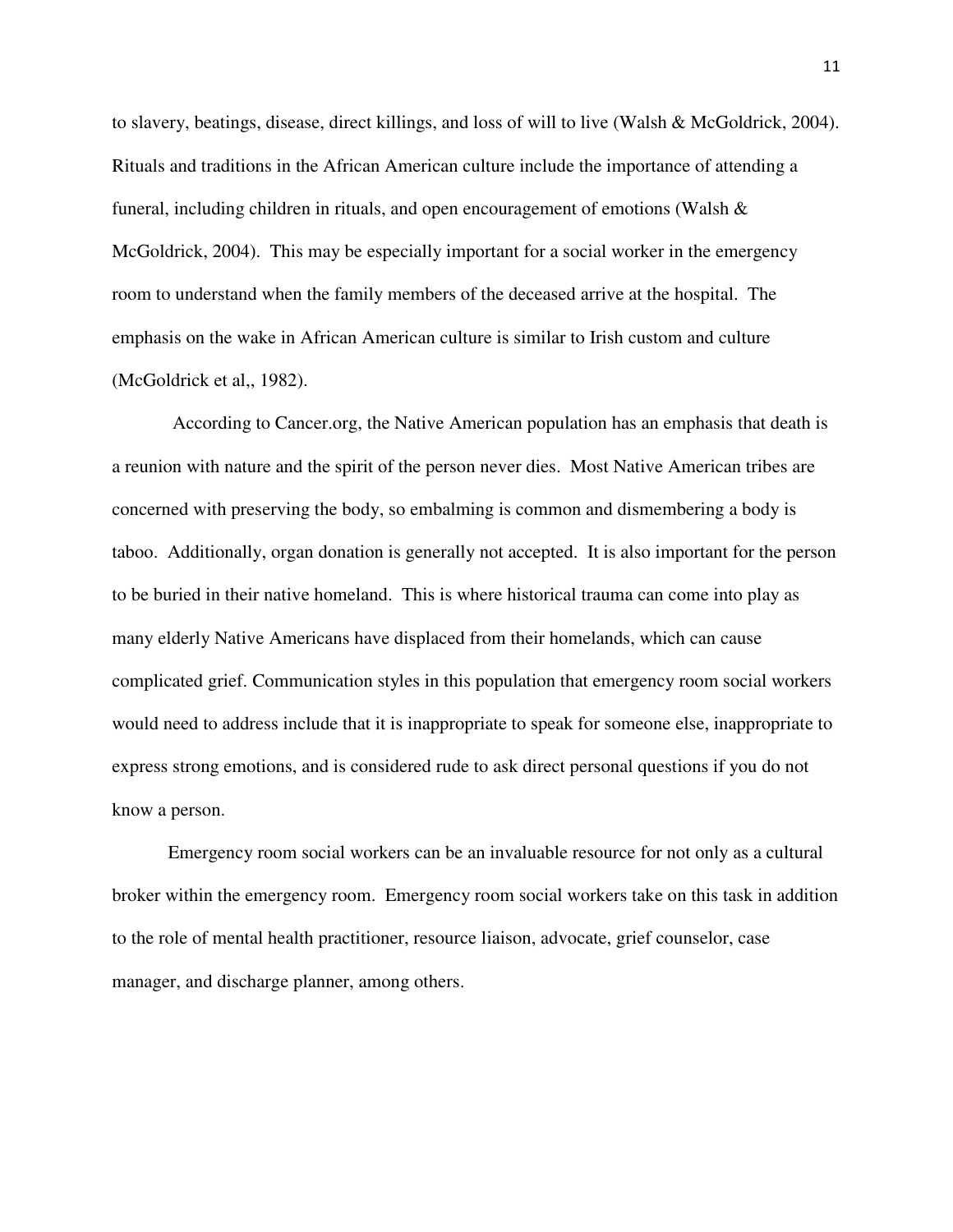#### **Conceptual Framework**

 The systems theory has been selected for this paper for its relevancy to the complexity of the medical setting. Kirst-Ashman (2007) identifies systems theory as focusing on interactions and dynamics within an environment. Within the emergency department hospital setting, several disciplines such as medical doctors, emergency room technicians, nurses, health unit coordinators, and social workers work in collaboration to meet the needs of the patient.

 Sheafor & Horejsi (2008) identify four key components that are interrelated in systems theory. These components include input, conversion operations, output and feedback. Emergency room social workers perform the element of intake by interviewing patients and families for needed information, reading electronic medical records, and other pertinent information to treat patients. The component of conversion operations has the emergency room social worker translating this information and then interacts with other systems or disciplines within the emergency room to provide continuity of care within this system which completes the output function within systems theory. Finally, the social worker is able to complete this task by providing feedback to the interdisciplinary team or facility management to provide optimal care to patients.

 Systems theory was also chosen because of the symbolic relationships within this theory (Sheafor & Horjsi, 2008). All disciplines within an emergency room impact each other. For instance, if an emergency room technician does not draw labs on a patient when needed, the physician may not be able to decide what treatments or interventions are warranted. Additionally, if a social worker is not a part of the interdisciplinary team, physicians may be needed to meet with patients at length to diagnose mental health issues, which in turn would affect medical patients in urgent need of a physician and may need to wait. On a larger scale,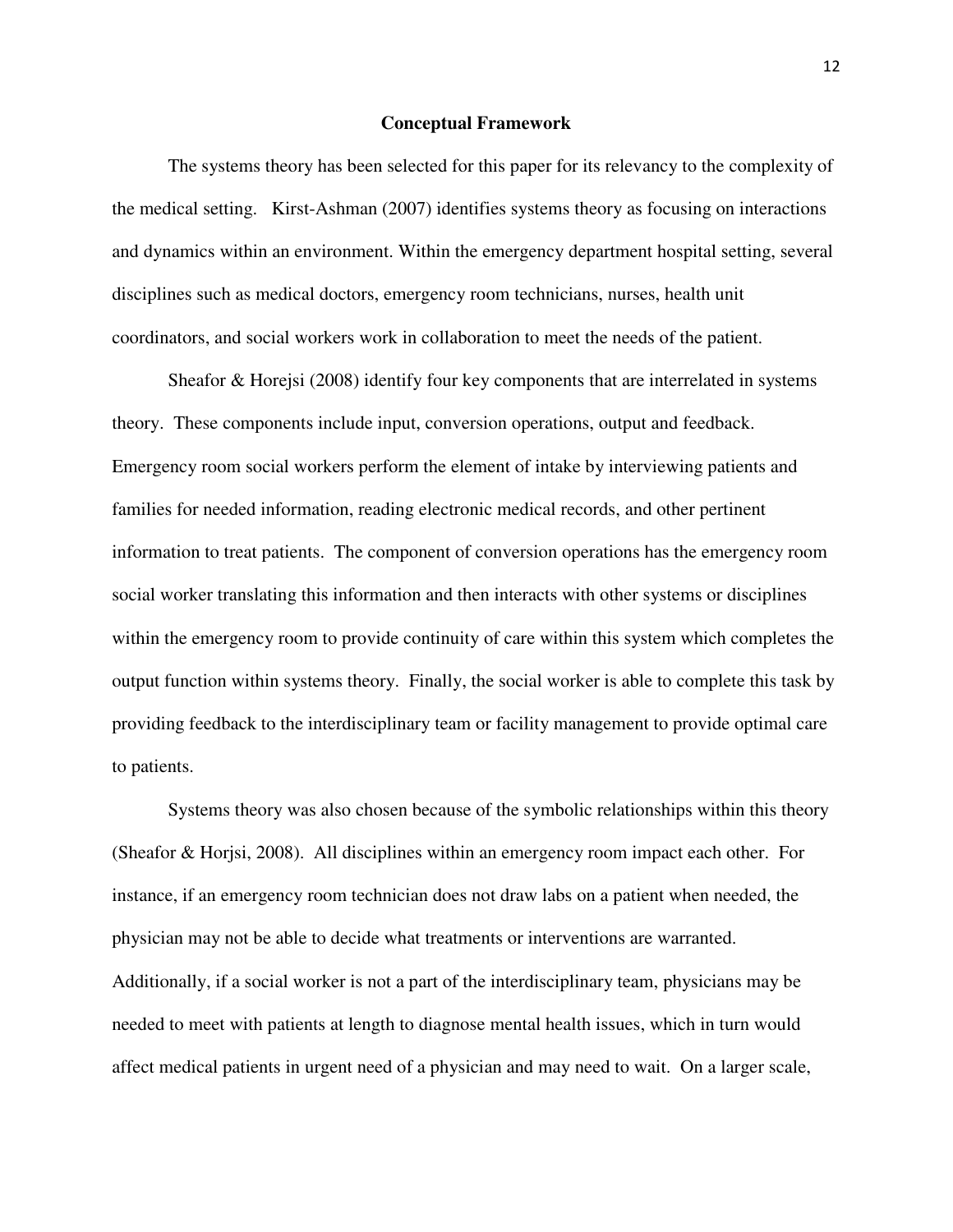this may cause increased wait time for all patients that may exacerbate higher health care costs for all and decrease in charity programs for the underserved.

#### **Methodology**

#### **Proposed Research Question**

The purpose of this study is to provide an in depth analysis into the role of emergency room social workers. This researcher used a survey of qualitative interview questions to explore the question: What is the role of the emergency room social worker? Questions in this survey were designed to gain insight into the role of social workers in the emergency room and delineate this role within the hospital setting. This study examined the specific roles of the emergency room social worker by asking them to define their respective roles as a social worker in the emergency room. This includes both individually and in conjunction with other professionals, defining barriers and examining challenges within their role, and looked at demographic information including location and level of licensure.

#### **Research Design**

A qualitative research design was used for this study. A qualitative research design was chosen due to the exploratory nature of the qualitative research design. The interview design included nine quantitative questions arranged in a predetermined order starting with the most general and funneling to more specific personal questions such as the level of licensure and personal demographic information including geographic location. The questions were designed so that participants could answer questions without assistance, were easy answer, and not time consuming.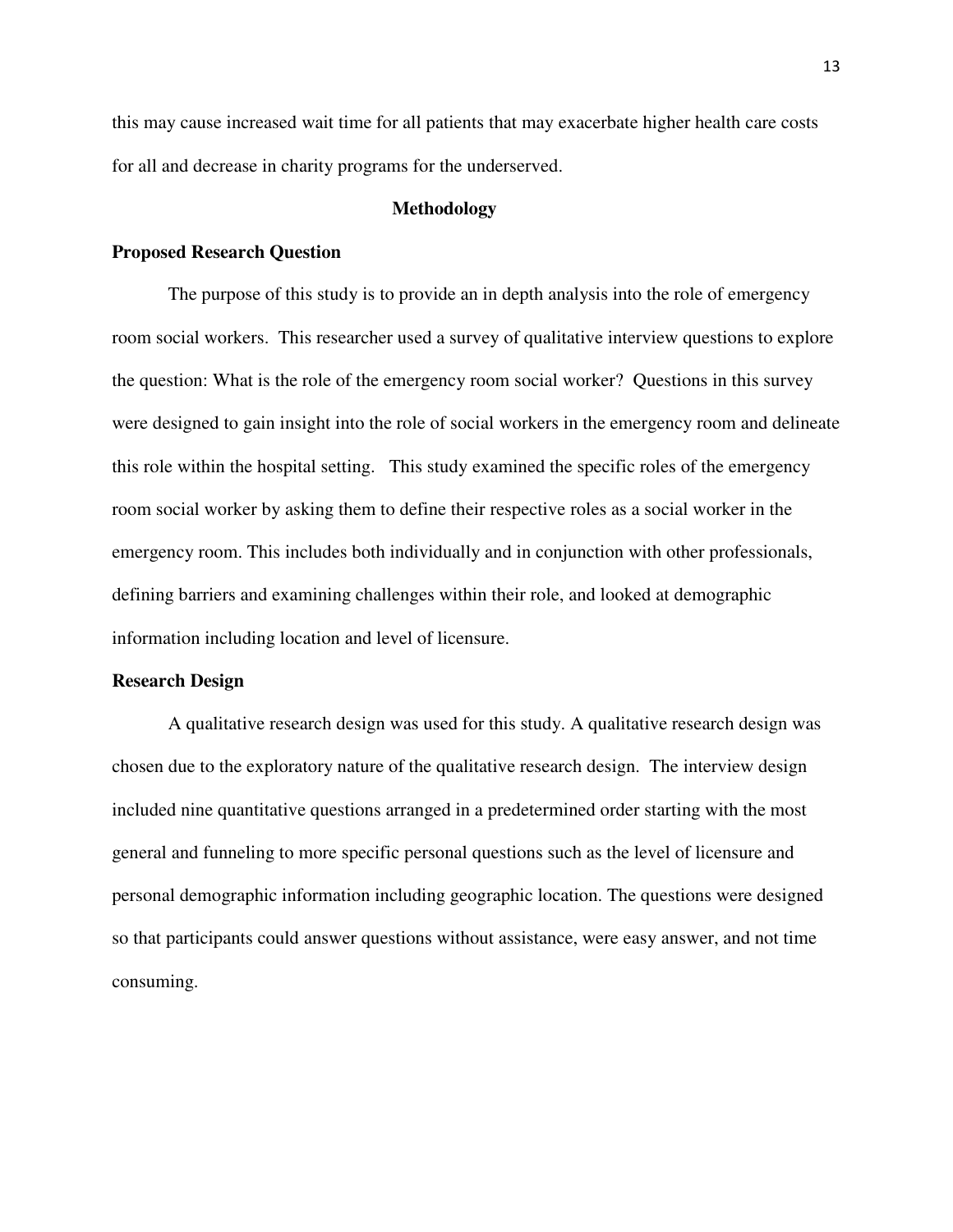#### **Sample**

A snowball sampling method was used for this study. One benefit of this sampling method includes maintaining anonymity of survey participants. Emergency room social work managers were contacted and asked to pass on the electronic survey to emergency room social workers in a hospital setting. The researcher invited three hospitals located in Minnesota to participate in the survey and two hospitals responded they were willing to participate in the survey. Seven emergency room social workers responded to the survey.

#### **Protection of Human Subjects**

#### **Recruitment Process**

The primary method of recruitment included the researcher contacting by telephone and via email a variety of emergency room social work supervisors and asking for their participation in this study. The emergency room social work supervisors were asked if they would like to participate in the survey. They provided the researcher with a letter or email stating they were willing to participate in the survey and would inform their social workers about the survey. They were asked to email the survey along with a flyer containing more information about the survey to emergency room social workers within that hospital. Social workers interested in the study were given instructions via email how to participate in the study. Participants were aware of deadlines to complete the survey. The survey was set up so that supervisors would not know which emergency room social workers were participating in the survey to protect participants. This researcher attempted to have a minimum of 40 participants respond to this survey. Seven participants participated in this survey (n=7).

#### **Confidentiality**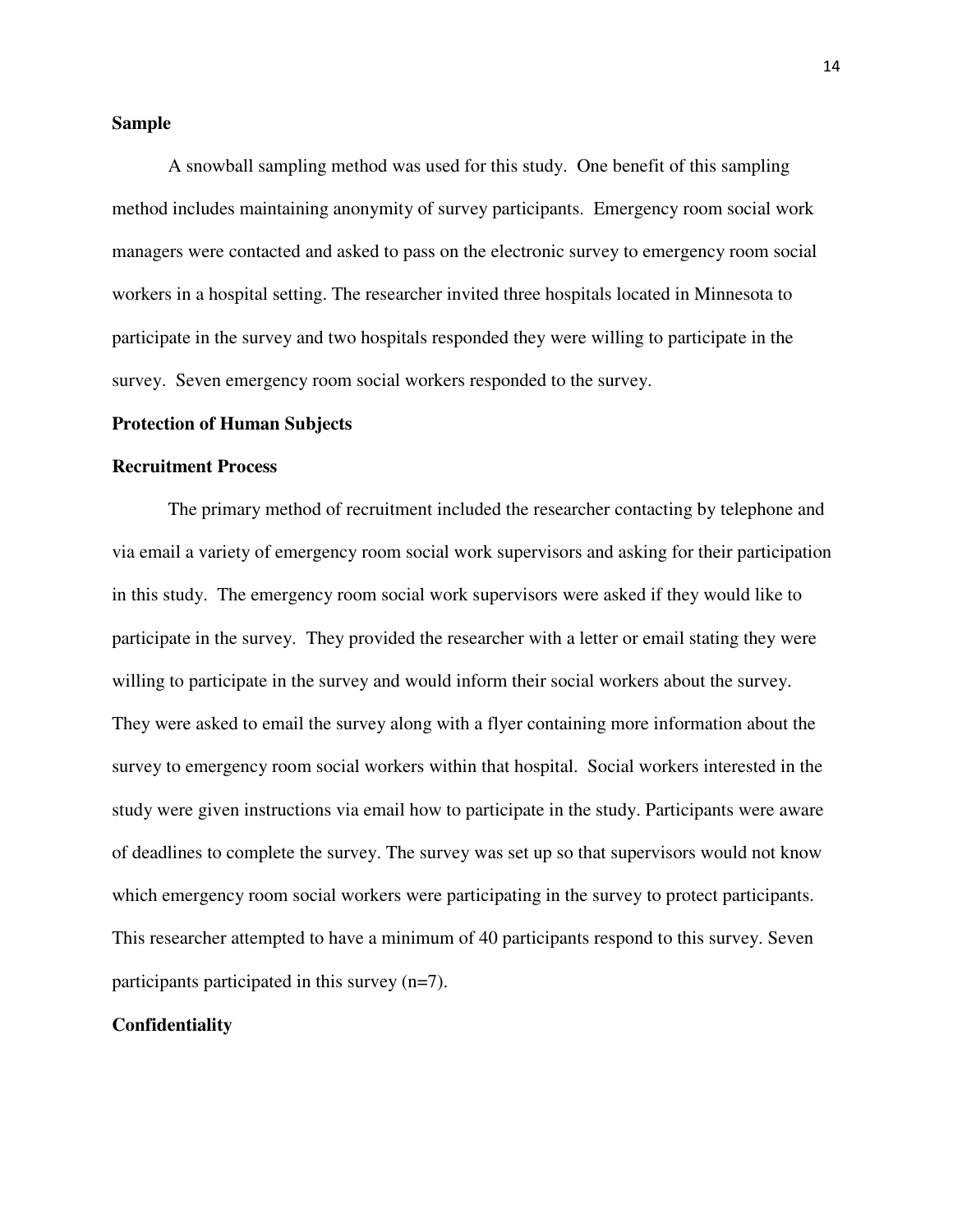Confidentiality in this study was highly regarded. Confidentiality was maintained by keeping participants anonymous by asking participants to omit any identifying information including hospital name, participant name, and other identifying factors omitted. The records of this study have been kept confidential. Research records have been kept in a locked file at the researcher's home office. A compilation of data will be presented at the graduate social work conference at the University of St. Thomas in May 2012 and any data will be destroyed after presenting. Only group data will be shared and no participant identifiers will be used.

## **Informed Consent**

Participants had the opportunity to accept or decline participation in this survey. Subjects were notified that participation in this study was entirely voluntary. The decision whether or not to participate did affect their current or future relations with the research designer, the University of St. Catherine, the University of St. Thomas, or the School of Social Work. If a participant decided to participate, they were free to withdraw at any time without penalty. If they decided to withdraw, data collected about them was not used in this study. Additionally, the survey was anonymous.

Precautions were made to minimize coercion of study participants. The voluntary nature of this study was emphasized in several ways including an association consent form sent to hospital supervisors agreeing to pass the survey on to emergency room social workers. Participants were informed they will not be compensated for participation in the study.

#### **Data Collection instrument and process**

 Data was collected with Qualtrics, a web based software program. Consent was implied if a participant completed the survey. The questions asked of participants in this survey included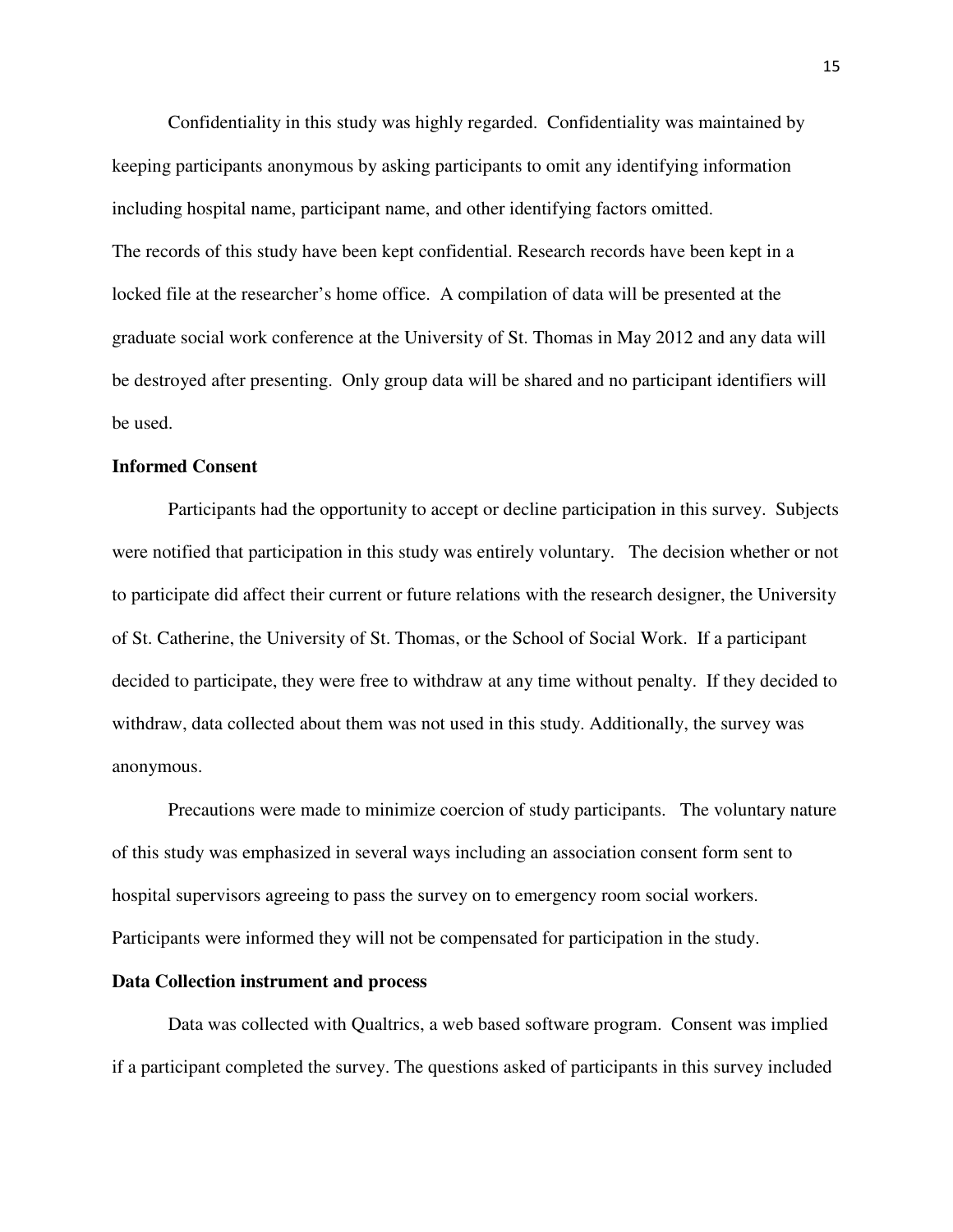the nine questions pertaining to the role of an emergency room social worker (refer to Appendix D). These questions were chosen to gain a better understanding of the roles of an emergency room social worker.

#### **Data Analysis**

Grounded theory was used in this paper to extract codes and themes pertinent to the research question. Grounded theory lets the theory emerge and become "grounded" (Monette et al., 2008). Data provided from the survey questions was looked at for codes. Methods of extracting codes included searching for codes line by line or exact words of respondent. Codes were extrapolated from the survey data, themes were looked at from the codes, and findings were presented.

#### **Findings**

#### **Demographics**

Demographics of participants included a total of seven (n=7) participants. Of these seven participants, five  $(n=5)$  participants indicated they worked in an urban hospital and two  $(n=2)$ participants indicated they worked at a rural hospital.

 Participants stated how long they have been an emergency room social worker. Three (n=3) participants stated they had between 0-5 years experience working as an emergency room social worker. Two (n=2) participants stated they had between 5-10 years of experience. One  $(n=1)$  participant stated they had between 10-20 years of experience. One participant  $(n=1)$ participant stated they had over twenty-five years of experience working as an emergency room social worker.

Findings in this survey indicated that licensure influenced some of the roles of emergency room social worker. Five (n=5) out of the seven participants that took the survey stated their role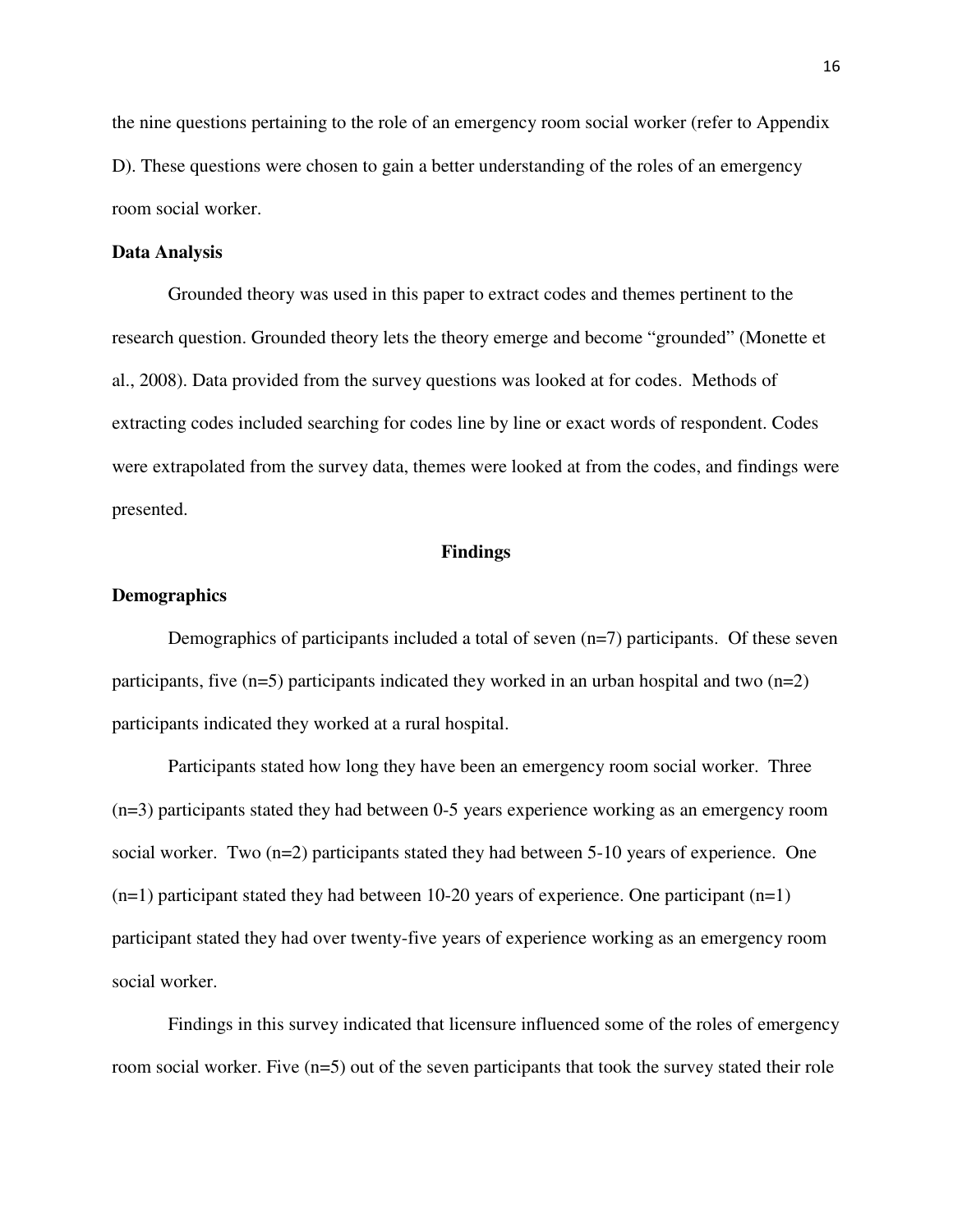as an emergency room social worker was to perform psychosocial assessments on patients in the emergency room. Of the emergency room social workers that stated they performed psychosocial assessments, all five (n=5) were LICSW's. The remaining two social workers that did not perform psychosocial assessments were LSW's. One (n=1) of the LSW's stated that as an LSW, the participant was unable to complete psychosocial assessments on patients in the emergency room due to licensure.

#### **Overview of Findings**

The purpose of this research project was to determine the role of emergency room social worker. Using qualitative interview questions, this researcher was able to identify nine major themes connected with the role of emergency room social worker.

Six major roles of the emergency room social worker were identified in this research. The first and primary emergency room social worker role identified was the social work role of completing psychosocial assessments on emergency room patients. This research indicated that licensure dictated if the emergency room social worker is able to conduct psychosocial assessments.

Another significant role of the emergency room social worker included the role of educator in emergency room social workers. Participants indicated that they have a role in educating other disciplines, both within the emergency room and also in the community. Participants stated that emergency room social workers as educators for mental health extends beyond their role within the emergency room and expands into the community working with police and medics.

 The role of the emergency room social worker as a cultural broker was identified in this survey. Working with interpreters, learning about a patient's culture, advocating for patient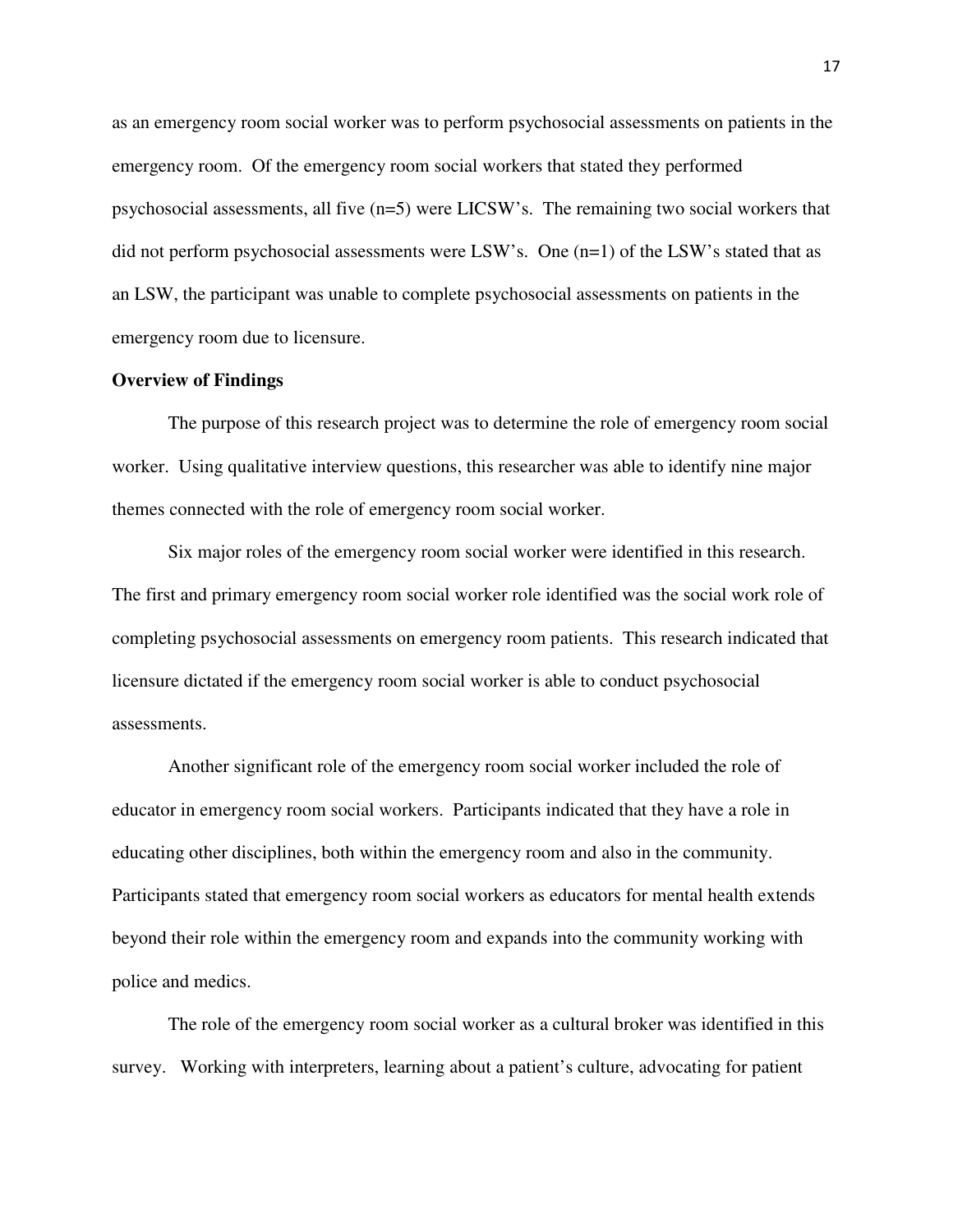beliefs associated with their culture, and educating other professionals about a patient's culture were roles participants verified within the emergency room social worker role.

 Another role defined within the emergency room social worker in this survey included the role of chemical dependency counselor and resource liaison. This role also included information, referral to detox centers, and assisting patients in processing the need for chemical dependency treatment.

 Participants of this survey stated a significant role as an emergency room social worker includes abuse reporting, counseling, and providing resources. Emergency room social workers stated tasks related to this role include providing crisis counseling, legal resources, safety planning, and advocacy to battered women. Reporting of vulnerable adults and consulting with medical doctors on child abuse situations were also emergency room social worker tasks that were identified.

 The final role of the emergency room social worker identified was the role as advocate for patients. This advocacy role included acting as an advocate for patients when they need medications in the emergency room, acting as an advocate for patients to receive services, and acting as an advocate if there are differing views towards medical treatment.

 Another finding in this study included how lack of community and financial resources impacts the role of emergency room social worker. Lack of resources listed by participants includes lack of mental health beds for patients, cuts to federal and state programs, general cuts to health care and insurance programs, and ability for patients to qualify for these programs.

 A theme found in this research was that other professionals working in the emergency department need education on the social worker's role in the emergency room.Study participants responded that other disciplines working in the emergency room may not always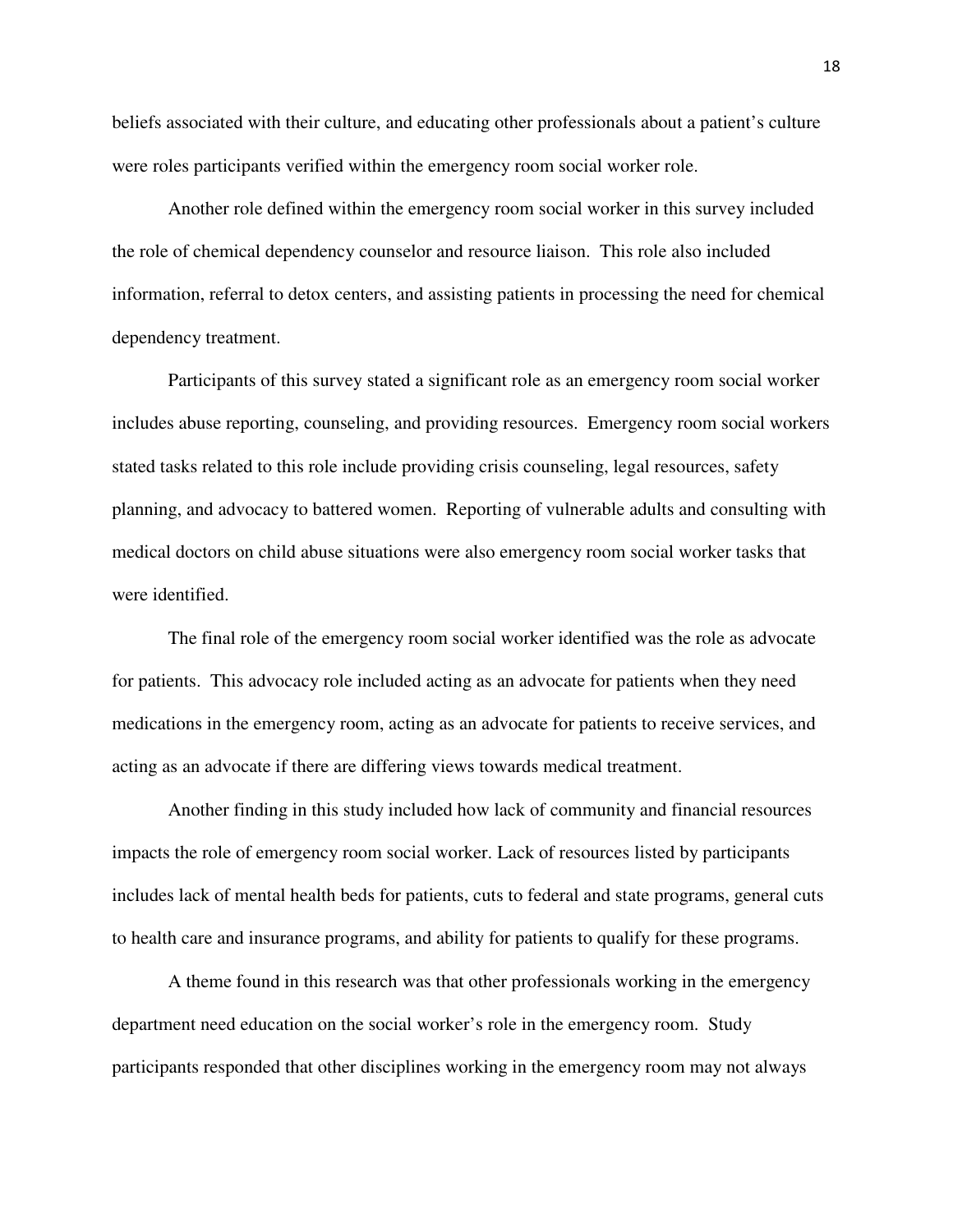know the role of the emergency room social worker. Additionally, these other disciplines and professionals may not acknowledge the mental health expertise of the emergency room social worker, which promotes a top-down medical model of care.

 The final theme within this research stated that collaboration with other disciplines within the emergency room is vital to promote optimal patient care. This collaboration includes medical professionals such as physicians, physician assistants, nurses, clerks, techs, the charge RN, the bedside RN, the patient care advocate, care extender, the pharmacist, the health unit coordinator, the behavioral health access nurse, the security staff, any consulting physicians and the spiritual care staff. Respondents stated collaboration was also important for hospital admissions, referrals, completing necessary paperwork and was necessary to provide consistency, safety, and appropriate care.

#### **Themes**

## **Major Theme # 1: Primary role of emergency room social worker includes psychosocial assessments on emergency room patients.**

 The first and primary emergency room social worker role identified was the social work role of completing psychosocial assessments on emergency room patients. Five out of the seven (n=5) participants that took the survey stated their role as an emergency room social worker was to perform psychosocial assessments on patients in the emergency room. Of the emergency room social workers that stated they performed psychosocial assessments, all five were LICSW's. The remaining two social workers that did not perform psychosocial assessments were LSW's.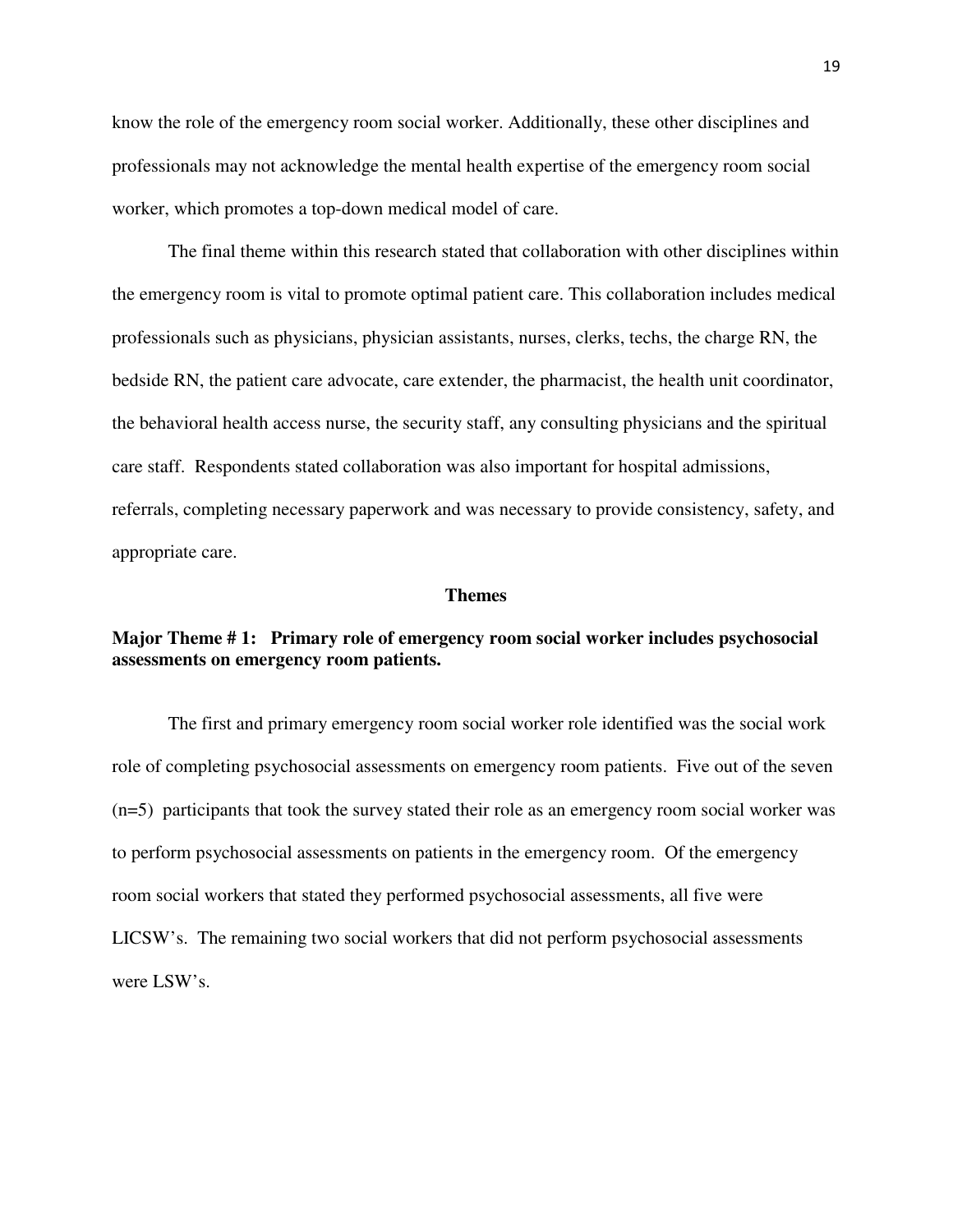*We provide mental health assessments for persons in a crisis situation. We collaborate with the M.D.'s to determining whether persons with a variety of mental illnesses suicidal, depressed, anxiety, psychosis, etc. should be admitted for further evaluation and treatment versus developing an outpatient plan sufficient to keep them safe in the community.* 

*Perform psychosocial assessments to identify areas of high risk and to assist with unexpected outcomes of a patient's hospital/emergency room visit.* 

*Assessing patients for risk to themselves or others to determine if they meet criteria for hospital admission.* 

## **Major Theme # 2: Emergency room social workers have a role in educating other disciplines/professionals on Mental Health topics and diagnoses.**

Six out of seven participants (n=6) stated that one role of the emergency room social worker was as an educator. Social workers that participated in the study indicated there is a clear role in educating staff such as medical doctors, physician assistants, nurses, and other health care professionals in mental health education. Two participants (n=2) indicated that other community health professionals that work with the mentally ill, such as police officers, emergency medical technicians, and paramedics would be benefit from social work training and education regarding mental illness.

*If time allowed, and if other disciplines were willing, emergency room social workers could provide significant training and education about a variety of issues including community services, mental health diagnoses, etc. This would be particularly helpful for nurses, doctors, PA-C, and other first responders (police and medics)* 

*Some training also occurs with new nursing staff. Some social workers are now training police in the community regarding mental health patients.* 

*I…do occasional training for police, nurses and techs.* 

*I try to learn about other cultures attitudes toward health care so as to be sensitive to their needs and share this information to other non social work staff in the emergency room.*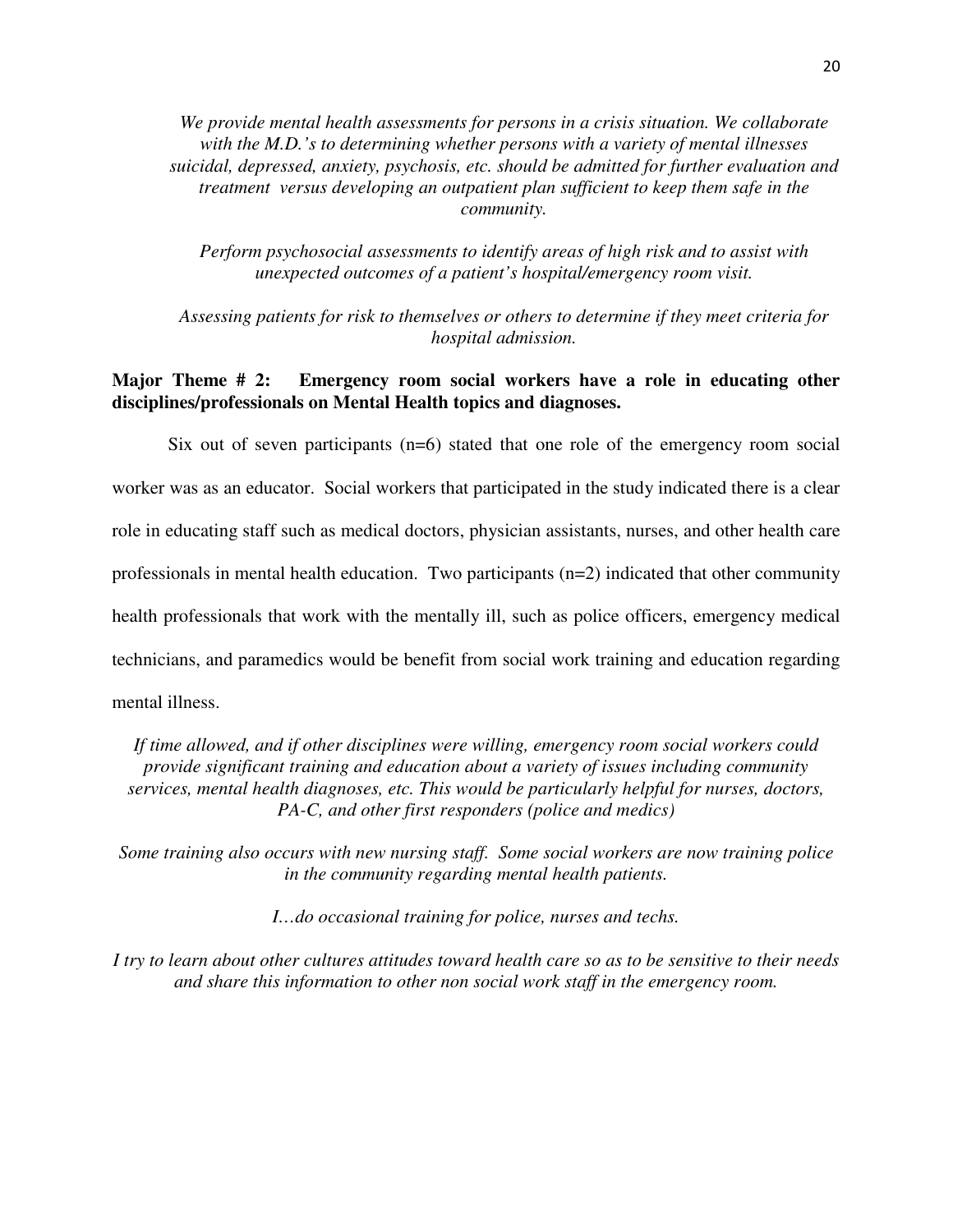#### **Major Theme # 3: Emergency room social workers act as cultural liaisons**

Participants were asked what their role was in relation to a patient's culture. Six out of seven (n=6) participants stated they were involved either by working with interpreters, learning about a patient's culture, advocating for patient beliefs associated with their culture, or educating other professionals about a patient's culture. One (n=1) participant responded to the culture of the emergency room and stated that social workers contribute to a calm environment in the

emergency room.

*My role is to meet the patient where they are at, no matter their culture, race, beliefs, etc.* 

*My role can include assisting with communication whether through an interpreter or interpreter phone if needed, advocating for the patient if they have aware (sic) of different cultural beliefs what are not within "normal" practice, educating the rest of the emergency room staff to certain cultural beliefs and customs, and providing education and documentation that is accommodating to their primary language and reading skill set.* 

*We need to be aware of a patient's cultural preferences and how that can impact getting health care, or not, and how "modern' health care treatments that are popular in the western world may not be accepted by all cultures. We need to be respectful of cultural differences and educate others (colleagues, nurses, doctors, etc) and advocate for patient's choices especially if they may not be our choices, we still need to be respectful of them.* 

## **Major Theme # 4: Emergency room social worker's role includes chemical dependency counseling and resource referral**

When asked to define their role as an emergency room social worker, three  $(n=3)$ 

respondents stated that part of their role as an emergency room social worker included chemical

dependency care, counseling and resource referral. This role also included assisting patients in

processing the need for chemical dependency treatment.

*I assist getting intoxicated patients into our detox center* 

*Provide information and counseling for persons seeking care for chemical dependency. Sometimes this involves raising the issue to person (sic) who demonstrate a problem, but haven't yet accepted the need to resolve it.*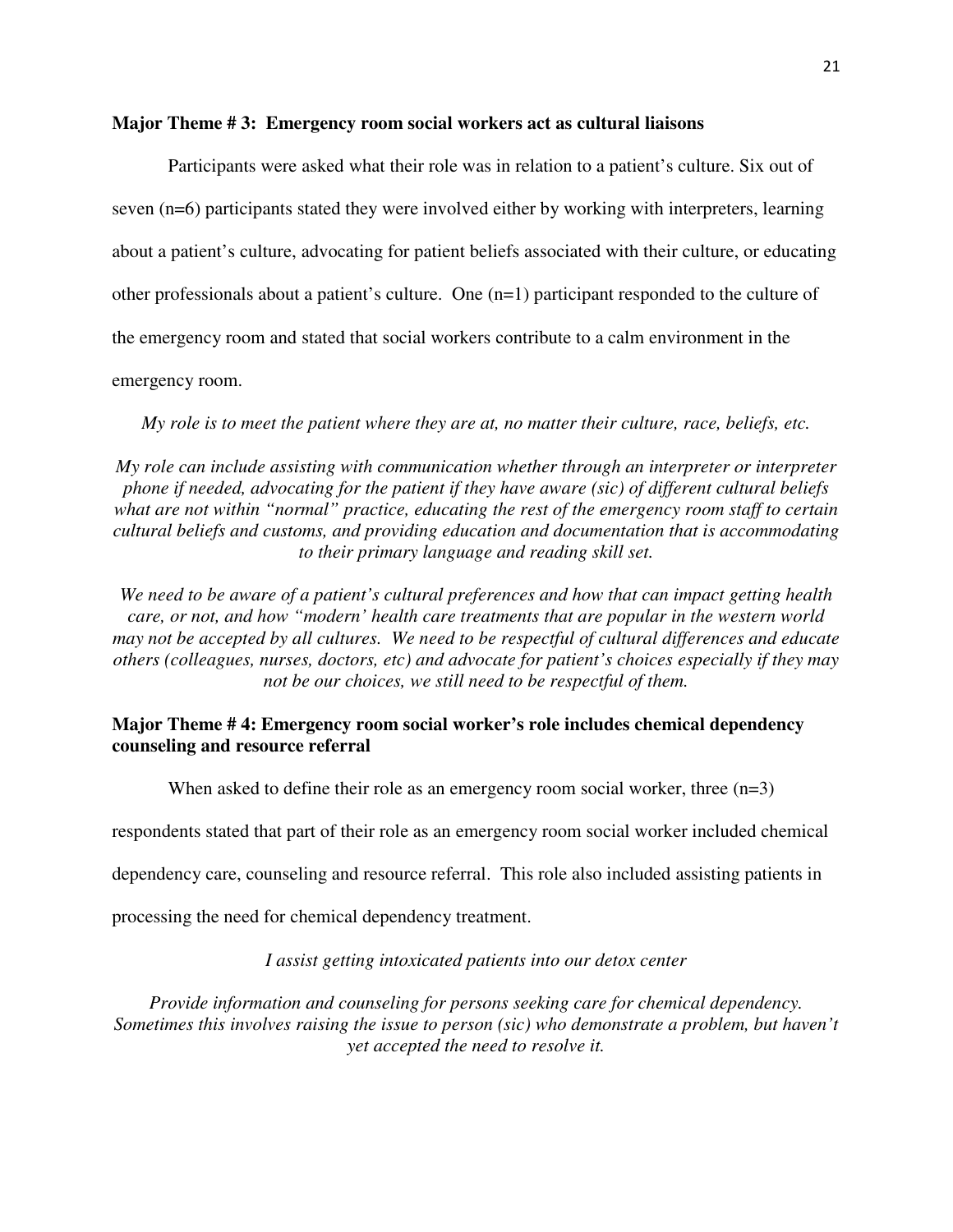**Major Theme** *#* **5: The role of emergency room social worker includes abuse reporting, counseling, and providing resources** 

Three (n=3) participants of this survey stated a significant role as an emergency room social worker includes abuse reporting, counseling, and providing resources. Emergency room social workers stated tasks related to this role include providing crisis counseling, legal resources, safety planning, and advocacy to battered women. Reporting of vulnerable adults and consulting with medical doctors on child abuse situations were also emergency room social worker tasks that were identified.

*We provide crisis counseling, legal, and advocacy to battered women.* 

*Patients may come to the emergency room....for medical issues and then are referred to social work counseling, advocacy, and safety planning for battered women and vulnerable adults.* 

*Consult with MD's on child abuse situations* 

#### **Major Theme #6: Emergency room social workers act as advocates for patients**

 Three (n=3) participants stated they have the role as advocate for patients in the emergency room. This advocacy role included acting as an advocate for patients when they need medications in the emergency room, acting as an advocate for patients to receive services, and acting as an advocate if there are differing views towards medical treatment.

*I act as an advocate for patient when they need medications in the emergency room* 

#### *I advocate for patients to receive services*

*I advocate for patients if there is are differing views toward medical treatment*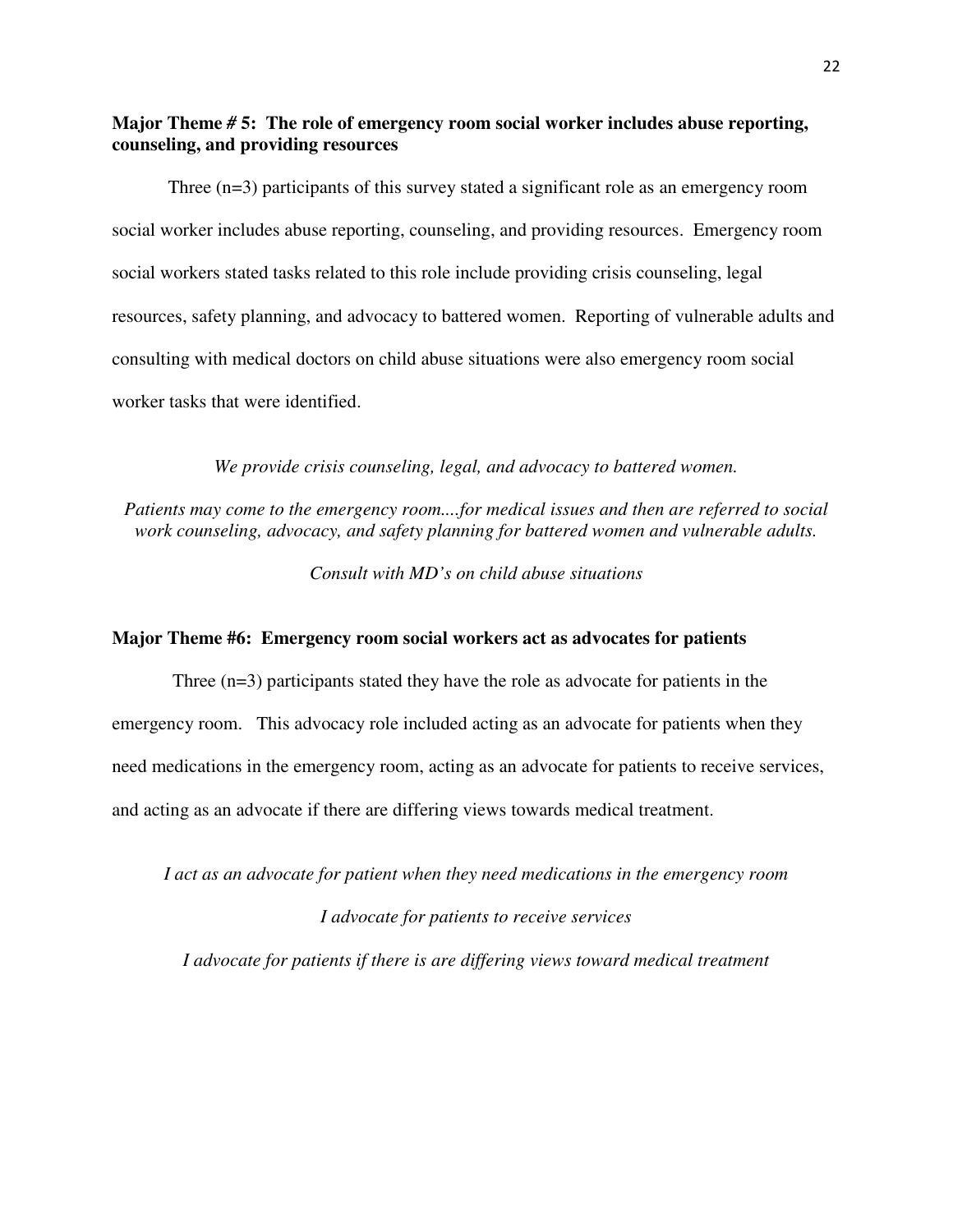## **Major Theme # 7: Lack of community and financial resources impacts the role of emergency room social worker**

Six (n=6) respondents stated that barriers to their role as emergency room social worker include cuts to federal and state programs. Lack of resources for patients include lack of mental health beds and insurance cuts to health care were also identified as a barrier. Other lack of resources mentioned included patient qualifications for health insurance and other programs.

*Lack of resources in the community for people in crisis that don't need hospitalization but not appropriate for a shelter. Not always enough beds for admissions. Lack of health insurance.* 

*Another barrier that prevents me to complete my tasks are my time restrictions and status of the patient's ability to absorb the information I provide to them; the patient is in the emergency room only a few hours or even minutes pending diagnosis.* 

 *Barriers to the role in emergency room social work include cuts in federally funded programs such as medical assistance and prescription assistance programs. Sometimes patients don't qualify for county/state assistance program because they "make too much" but their actual take home pay is not adequate to pay for their own insurance in addition to other bills, i.e. the working poor.* 

*A barrier to the role of emergency room social worker includes a lack of community resources.*  Lack of mental health beds at times. Lack of insurance though we are very fortunate in our *community to compared with some states and rural areas.* 

*Cuts to services/programs is frustrating* 

## **Major Theme # 8: Other disciplines/professionals need education on the social worker's role in the emergency room.**

Four (n=4) study participants responded that other disciplines working in the emergency

room may not always understand the role of the emergency room social worker. Additionally,

they may not acknowledge the mental health expertise of the emergency room social worker.

*...Always a challenge to meet new residents who don't understand the social worker role as a therapist or mental health assessor. But they learn quickly.*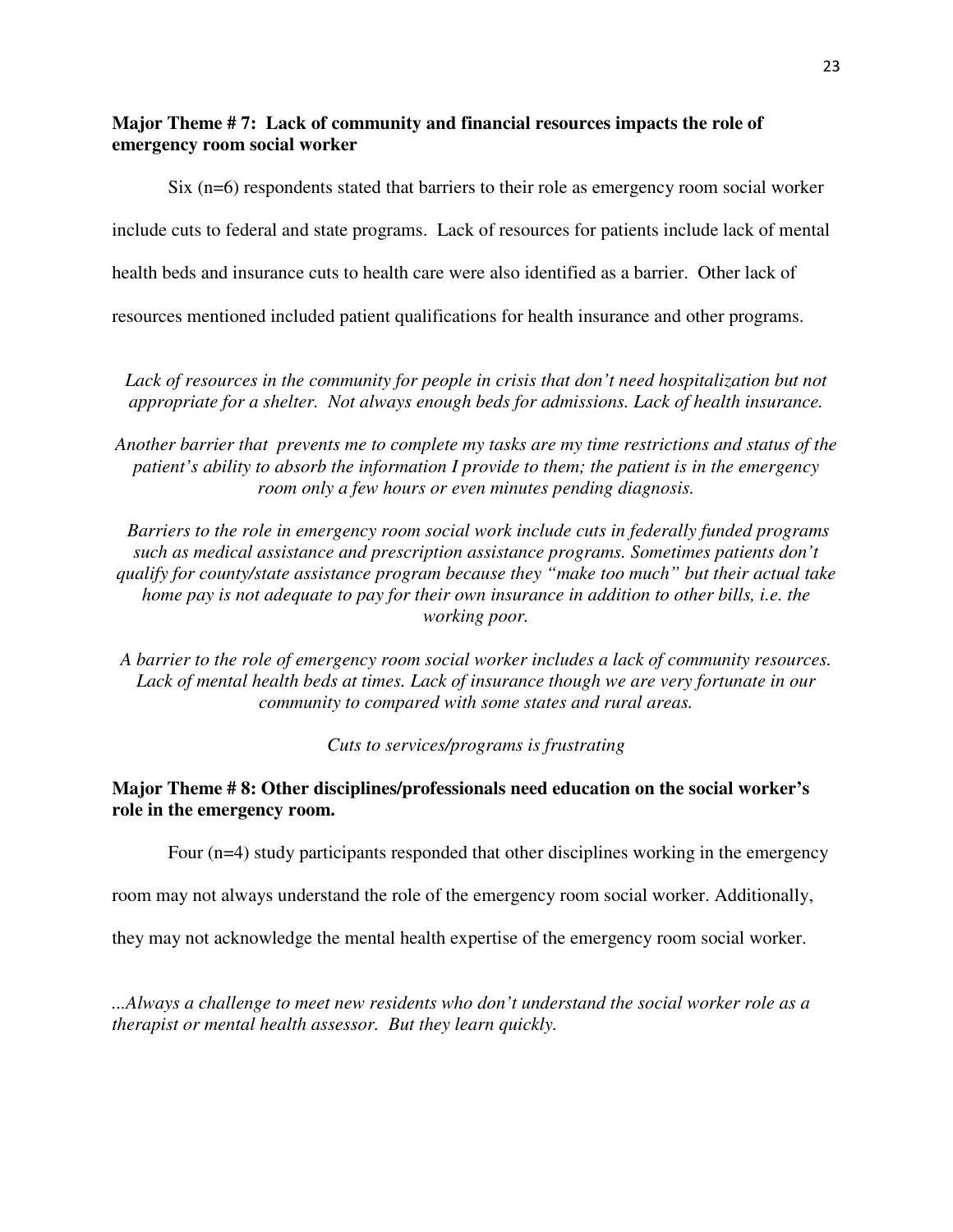*It is so hard to get the medical staff to see crisis patients as equally deserving as the medical patients. We cannot seem to break this barrier.* 

*Barrier to role of emergency room social worker includes reluctance of other disciplines to acknowledge expertise of social workers, creating a top-down, medical model that is often not as colleagueal (sic) as I would like.* 

*I also enjoy having students shadowing to show them all the ways we (social workers in general) can make an impact in someone's life.* 

## **Major theme # 9: Collaboration with other disciplines is important to the role of emergency room social worker**

All seven (n=7) participants stated that as emergency room social workers, they work

with other disciplines to meet the needs of patient. Other disciplines that emergency room social

workers mentioned included health unit coordinators, emergency room physicians, physician

assistants, licensed practical nurses, registered nurses, pharmacists, and spiritual care staff,

among others.

*COLLABORATION is the name of the game. We consult, discuss, share information and ideas with the doctors, physician assistants, also with the nurses, techs, and clerks.* 

*My role is to work closely with the entire staff caring for that specific patient which includes: the emergency room physician, the charge RN, the bedside RN, the LPN, the patient care advocate or patient care extender, the pharmacist, the health unit coordinator, the behavioral access nurse, the security staff, the admissions staff, any consulting physicians, and the spiritual care staff. Together, our efforts are to provide the best medical, social, emotional, and physical care that we can given our limited time with the patient.* 

*Our biggest task is to help the patient to get what they need now in their time of crisis and convince medical staff to agree to that. This means finding about the patient's situation from the perspective of the patient, community, family, providers, and/or social circle, as needed. This information is essential in helping medical providers and myself understand the patient's current situation and needs. This helps all of us make a decision together about the plan for the patient. Medical staff relies on this.* 

*We work with emergency room physicians and physician assistants as a team to determine whether or not a patient required mental health admission and if not appropriate, discharge plans.*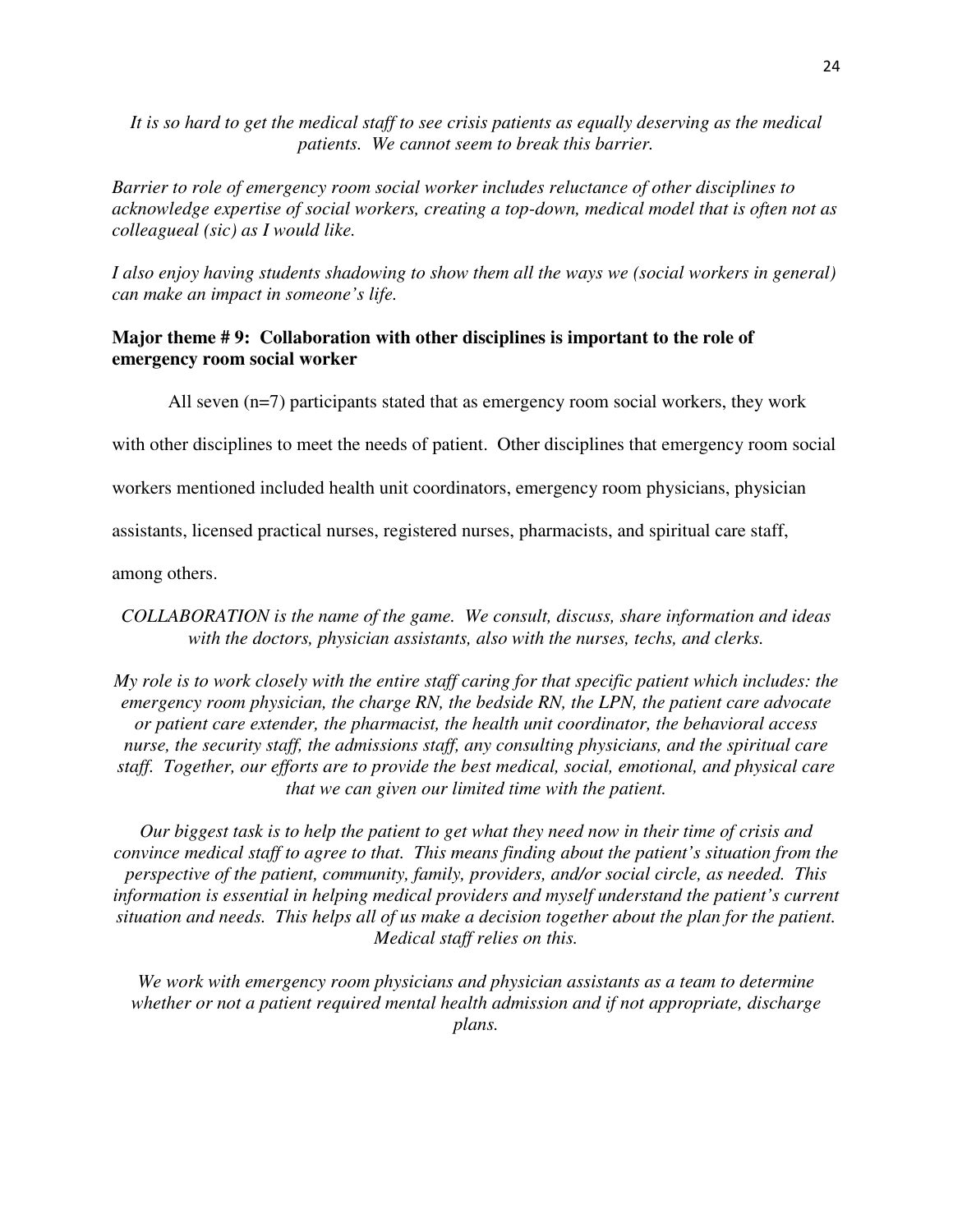#### **Discussion**

 This research indicated a top role of the emergency room social worker position is providing psychosocial assessments to patients. This is congruent with Dziegielewski (1998), stating that social workers have strength-building and enhancing tools, they are well equipped to provide psychosocial assessments to patients that establish the services patients will be receiving. Because education and licensure also appeared to be a factor for the ability of emergency room social workers to be able to complete the psychosocial assessments, emergency room social workers may require a Masters level education and LICSW licensure to assume this role.

 The role of cultural liaison of the emergency room social worker was confirmed in this study. This is consistent with Hobbs (2005), who states medical social workers may act as a cultural liaison. Within the medical setting, social workers can interview and gather vital information about a patient's culture, background, and beliefs and relay this information on to other disciplines so they can provide optimal care for the patient. These findings may suggest that emergency room social workers can act as educators to other professionals working in the emergency room in regards to a patient's culture.

 This study had similar results to the study by Cole and Lefcowitz (1992) which compared the interdisciplinary expectations of the social worker role within a hospital setting and found that there was some confusion among the role of perceived emergency room social worker between hospital social workers, nurses, and physicians. Emergency room social workers questioned in this survey responded that other disciplines working in the emergency room may not always know the role of the emergency room social worker. Additionally, they may not acknowledge the mental health expertise of the emergency room social worker.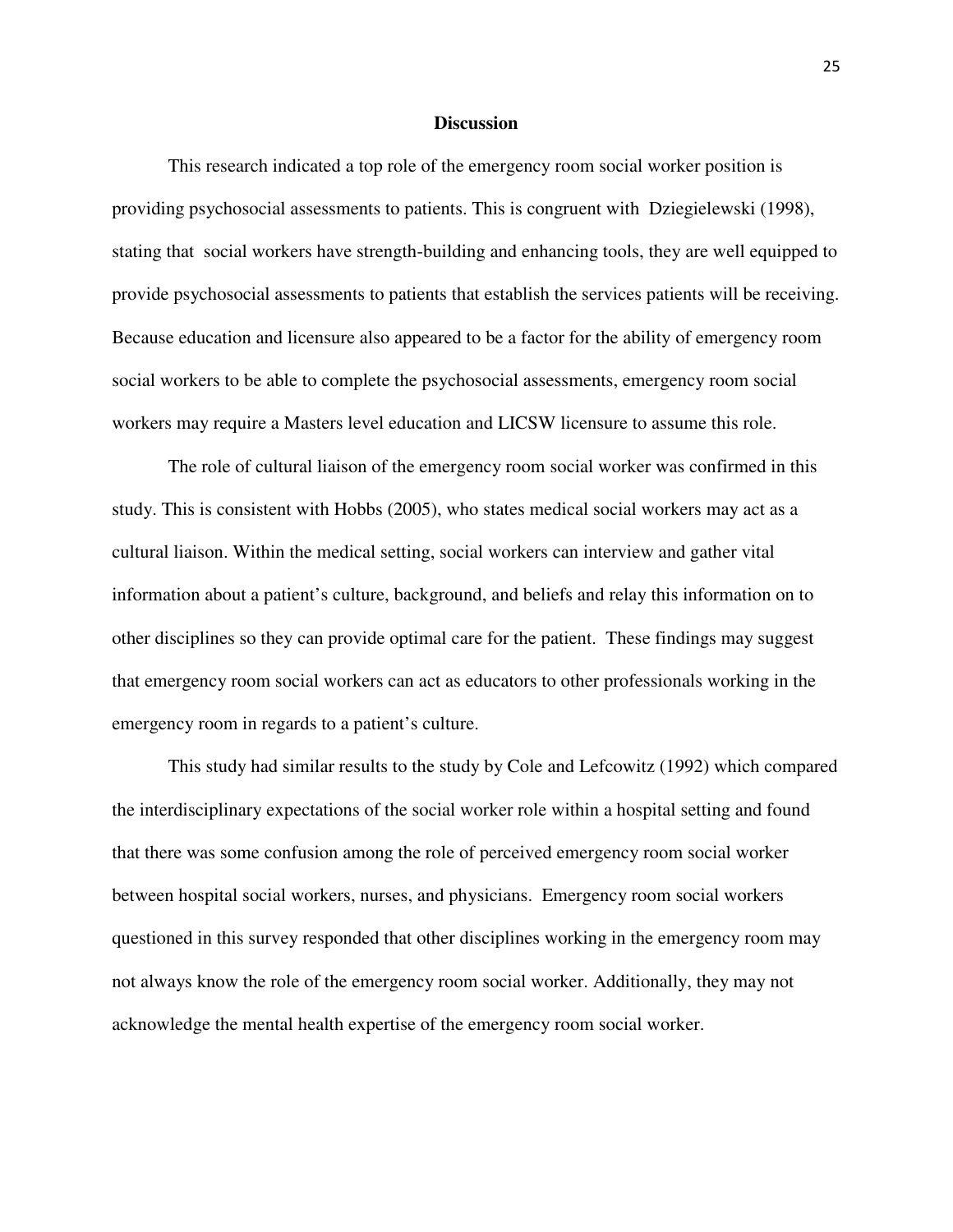One role that was not congruent with the literature review used in this study was the role of emergency room social worker as a discharge planner. Participants did not state discharge planning was not a major task in their role. However, Zimmerman & Dabelko (2007) state medical social workers play an important role in discharge planning due to knowledge of community resources and services. They also state that as medical social workers fill the role of discharge planners, they also have less time for traditional roles in social work, such as patient advocacy and counseling patients.

 This research may suggest that study participants discharge plan as part of their role, which may not be as time consuming as completing psychosocial assessments and other counseling related tasks. Additionally, a majority of participants in this study (n=5) indicated they were LICSW's, therefore the LISCW study participants may spend more time on psychosocial assessments than discharge planning because their licensure allows the task of psychosocial assessment. One (n=1) participant of this study indicated they were unable to complete psychosocial assessments due to having licensure at the LSW level, which may indicate LSW's may spend more time on discharge planning than LICSW's within the emergency room setting and further research may be needed in this area.

#### **Implications for Social Work Practice**

The role of emergency room social worker is consistent with social work values and ethics. The NASW Code of Ethics (NASW, 1996) policy on healthcare encourages competency within the health care system and states "NASW supports giving all patients and their families' necessary and appropriate care and benefits". NASW addresses competency in healthcare, in which they support appropriate, adequate, competent and compassionate care in health care for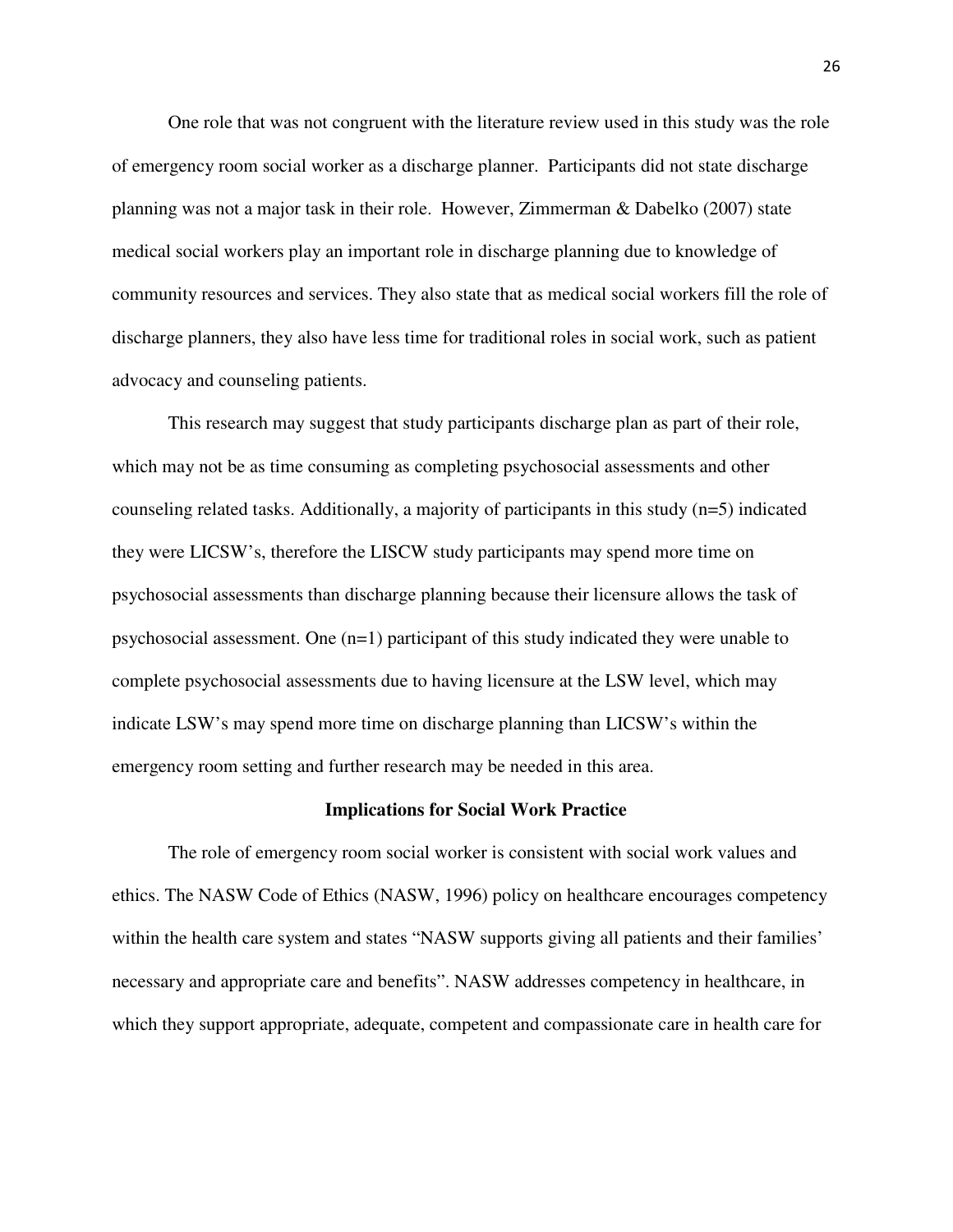patients. Emergency room social workers have a unique skill set that views the patient in their environment versus through the lens of the medical model.

This study indicates emergency room social workers need to be culturally competent to provide optimal patient care within the emergency room setting. Additional education may be needed within the social work education system regarding culture, medical traditions and treatments from a variety of cultures. Additionally, because this study identified emergency room social workers as educators and advocates within the hospital setting, emergency room social workers may be an appropriate practitioner to educate other emergency room staff on topics of culture and continue to advocate for patients.

Participants indicted emergency room social workers are also instrumental in working with patients experiencing chemical dependency and abuse concerns. Ongoing education also needs to be offered to emergency room social workers regarding vulnerable adult and child abuse reporting topics and chemical dependency treatment options and programs to ensure optimal patient care.

A majority (n=6) of the study participants stated that lack of community and financial resources greatly impact their role as emergency room social workers. Specific lack of resources indicated by participants include cuts to federal and state programs, lack of resources for mental health programs, and resources for the underinsured, uninsured, and frustrations over patients being able to qualify for these programs. As resource cuts continue, emergency room social workers may advocate for more resources on a macro level for continuation of resources for patients.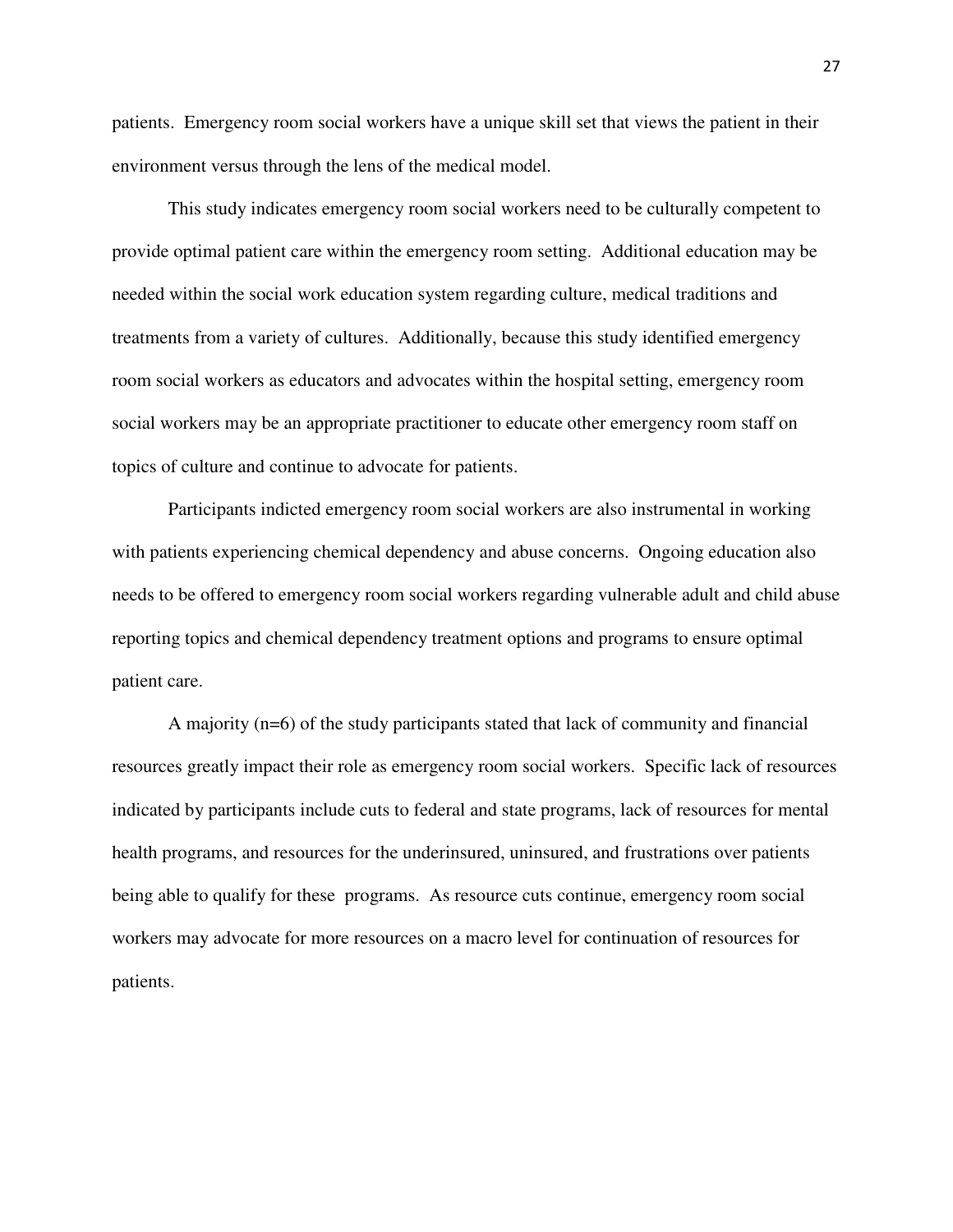#### **Recommendations for Future Research**

 This study indicated future research is need in several areas in the role of emergency room social workers. The study demonstrated that there is a role and a need for social workers as educators for professionals in the emergency room including physicians and nurses. Additional studies may be needed to see how emergency room social workers can educate the medical professionals that work with mental health patients, such as paramedics, emergency medical technicians, fire, and police personnel. Future research may be needed to expand on that role to research how emergency room social workers can work with these community professionals.

 Studies regarding how patients perceive the role of the emergency room social worker during a mental health crisis would also be beneficial to help understand the role of emergency room social worker from a patient perspective.

Additional studies may need to be conducted on the role of cultural liaison and emergency room social worker. Studies may be needed to determine how other hospitals are utilizing emergency room social workers as a cultural broker within the emergency room.

#### **Strength and Limitations of Research**

Strengths of this research help define a clearer role of emergency room social worker tasks and responsibilities. This study provided insight into a range of the social work skills needed and utilized for the role of emergency room social work. This research allowed participants to give personal feedback and reflects an individual interest in the role of the emergency room social worker. Another advantage of this research may be to increase interest in the profession of emergency room social work among social workers entering the profession.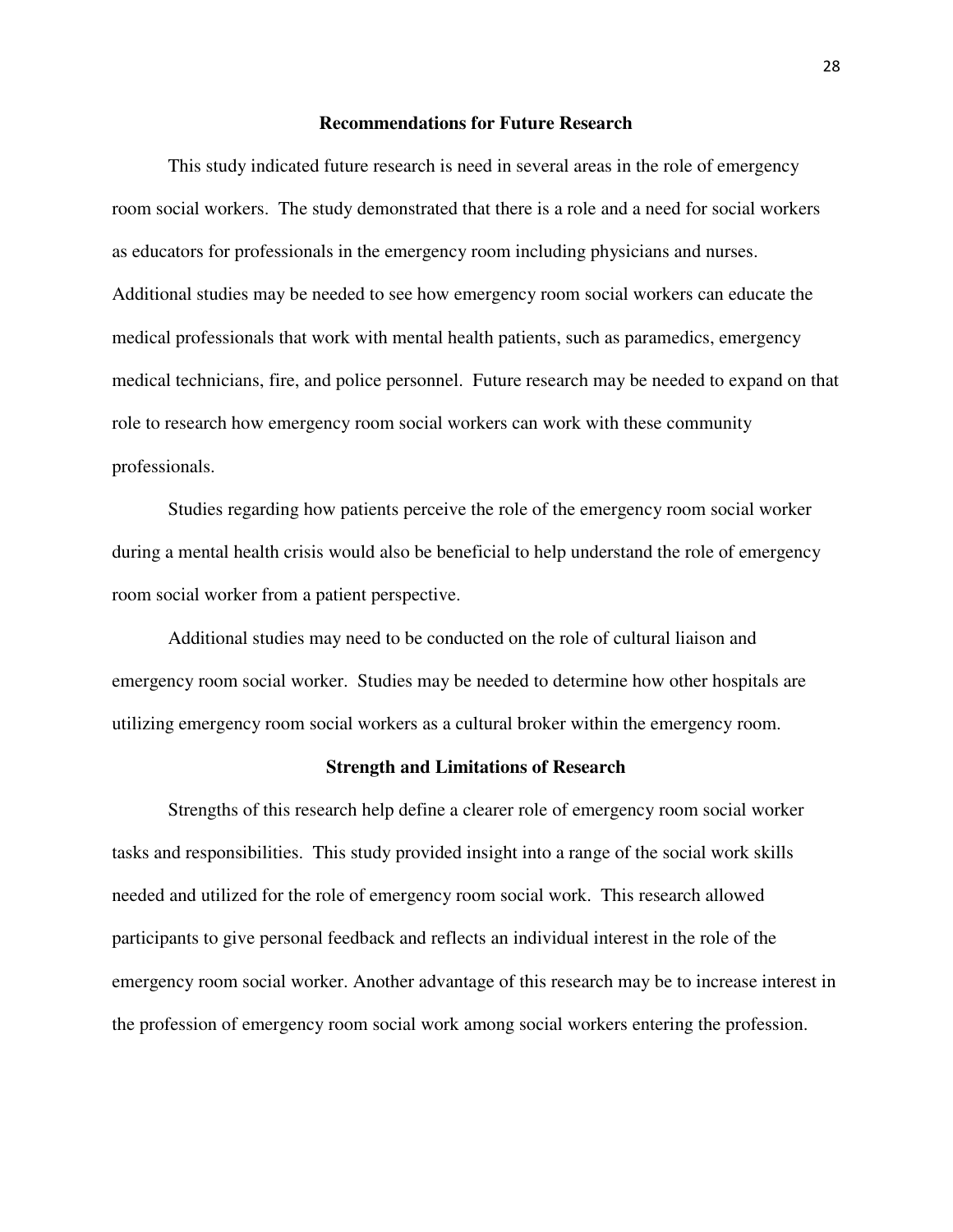Disadvantages of this survey sample indicated that the results were localized to this sample of participants and did not take into account geographical differences such as inclusion of emergency room social workers working in other parts of the United States. Disadvantages of this survey sample are that the results are localized to this sample of participants. Additionally, the non-probability sample size provided input only from the individuals taking the survey and may not apply toward the greater population.

 Efforts to limit research bias have been addressed through the decision to utilize openended surveys in order to gain objective information, and to avoid researcher tendency to apply meaning to the data. The researcher's personal bias includes MSW social work internship experience in an emergency room.

#### **Conclusion**

This study suggests that social workers are a valuable member of the interdisciplinary team in the emergency room, fulfilling multiple roles for the well being of patients. The findings of this survey indicate that emergency room social workers may be underutilized as educators of mental health topics both within the hospital and in the community setting. Additionally, the role of emergency room social worker as a cultural broker may also be underutilized. The social worker role can be a valuable piece of the healthcare treatment team.

 This study also indicated significant barriers to the role of emergency room social worker, including cuts to community resources which greatly impact the ability of social worker to provide the best possible care to patients. Other barriers to the role of emergency room social worker include common knowledge about the role of emergency room social worker from other colleagues such as physicians and nurses. Participants indicated lack of education and even lack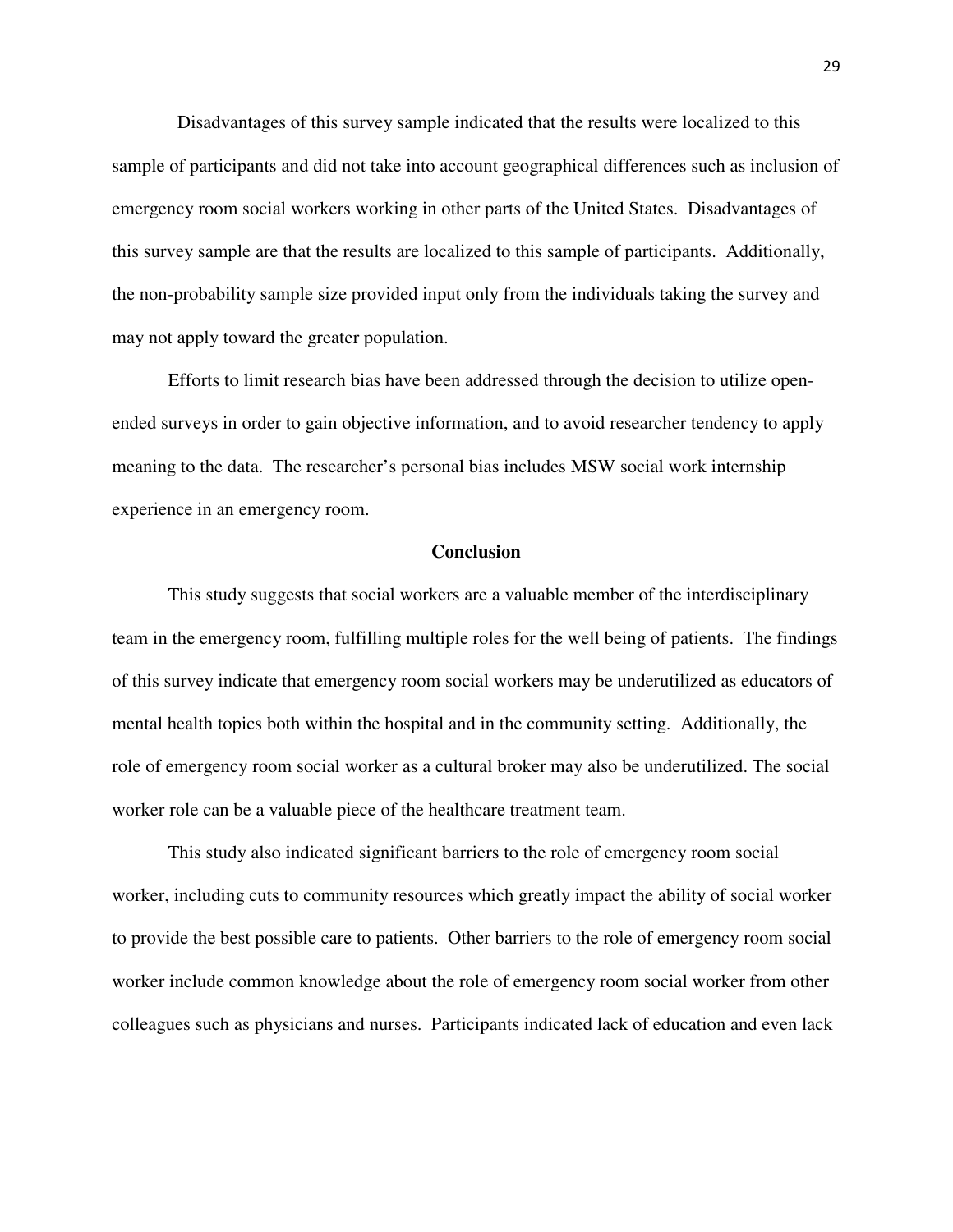of acknowledgement among these professions about the skill set, competency, and educational background of social workers as mental health therapists.

 This study also demonstrates the need for future research in various areas relating to the emergency room social worker such as researching the emergency room social worker as an educator and as a cultural liaison.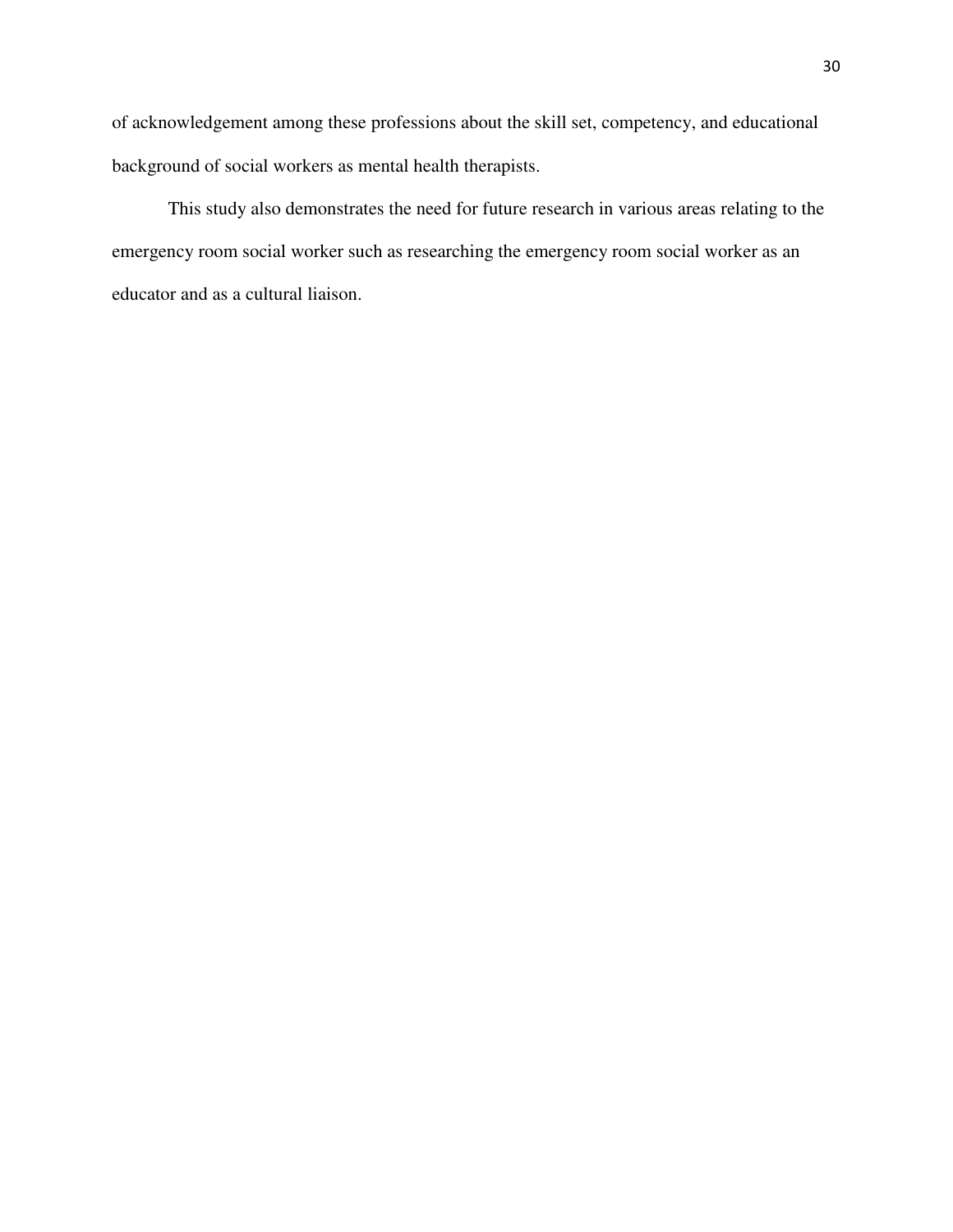#### **References**

- Center for Disease Control Office of Minority Health and Health Disparities.(n.d.). *About Minority Health.* Retrieved from http://www.cdc.gov/omhd/AMH/AMH.html
- Cowles, L., & Lefcowitz (1992) Interdisciplinary expectations of the medical social work in the hospital setting. *Health and Social Work 17*, 57-65.
- Cowles, L., & Lefcowitz (1992) Interdisciplinary expectations of the medical social work in the hospital setting: Part 2, *Health and Social Work 20*(4), 279-87.
- Doka, K. & Tucci, A. (Eds.) (2009*). Living with grief diversity and end of life care.* Hospice Foundation of America.
- Dziegielewski, S.(1998*). The changing face of health care social work: professional practice in the end of managed care.* New York, NY. Springer Publishing Company.
- Garcia-Carroll, T, Bernstein, A., & Bush, M. (2010). Who used the emergency room in 2007? NCHS Data Brief. *U.S. Department of Health and Human Services Centers for Disease Control and Prevention National Center for Health Statistic Emergency Department Visitors and Visits.* Retrieved from http://www.cdc.gov/nchs/data/databriefs/db38.pdf
- Hobbs, M. (2005). The social worker on the medical interdisciplinary team*. Journal of Health Care for the Poor and Underserved 16*.(2), 186-191.
- Kaul, R. (2001). Coordinating the death notification process: The roles of the emergency room social worker and physician following a sudden death*, Brief Treatment and Crisis Intervention 1*,101-114*.* Oxford Press.
- Kemp, C. (2001). Culture and the end of life. Hispanic cultures. *Journal of Hospice and*  $\&$ Palliative Nursing, 3(1), 29-33. Retrieved from EBSCOhost.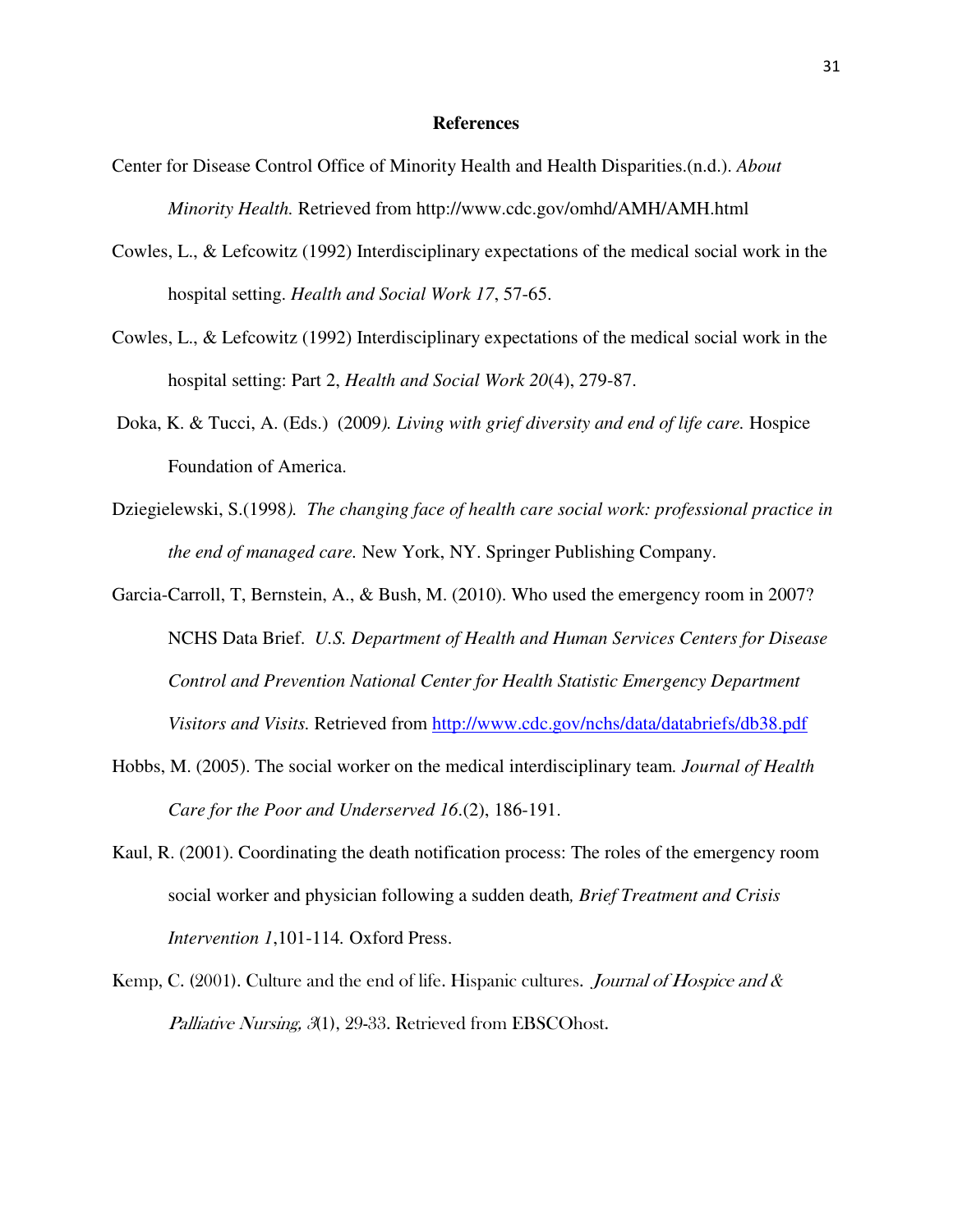- Kirst-Ashman, K. (2007). *Introduction to social work & social welfare: Critical thinking Perspectives.* (2<sup>nd</sup> ed.), 24. Thomson Brooks Cole Publishing.
- Klass, D. (1999). Developing a cross-cultural model of grief: The state of the field*. OMEGA, 39* (3) 153-178. Baywood Publishing Company.
- Monette, D.R., Sullivan, T.J., & DeJong, C.R. (2008). *Applied social research: a tool for human services* (7<sup>th</sup> ed.). Belmont, CA: Thompson Brooks Cole Publishing.
- National Association of School Psychologists. (2003). *Understanding Cultural Issues in Death: Information for Schools and Crisis Response Teams*. Retrieved from http://www.nasponline.org/resources/principals/culture\_death.aspx
- National Association of Social Workers Issue Statement. (2006). Ethical issues-issue statement*. Social Work Speaks* (1), 190-192. Baltimore, Maryland: NASW Press.
- O'Brien, M., & Stewart, S. (2009). Measuring satisfaction with social work services*. Social Work in Healthcare, 48*(2), 105-118. Retrieved from http://dx.doi.org/10.1080/0098138080251904
- Shafor, B., & Horejsi, C. (2008) *Techniques and guidelines for social work practice.* (8<sup>th</sup> ed). Boston, MA. Pearson Education.
- Talamantes, M.A., Gomez, C., & Braun, K.L. (2000). Advance directives and end of life care: The Hispanic perspective. *Cultural issues in end of life decision making,* 71-82. Thousand Oaks, C.A. Sage Publications.
- University of St. Thomas and University of St. Catherine Social Work for Social Justice: Ten Principles (2006). Retrieved from http://www.stthomas.edu/socialwork/files/SWSJhandout/SW0138\_10%20SW%20Social%20.pdf
- Walker, A. & Wilken, C. (n.d.). Cultural Comparison of bereavement practices: *NAAAS Conference Proceedings* 1804-1823.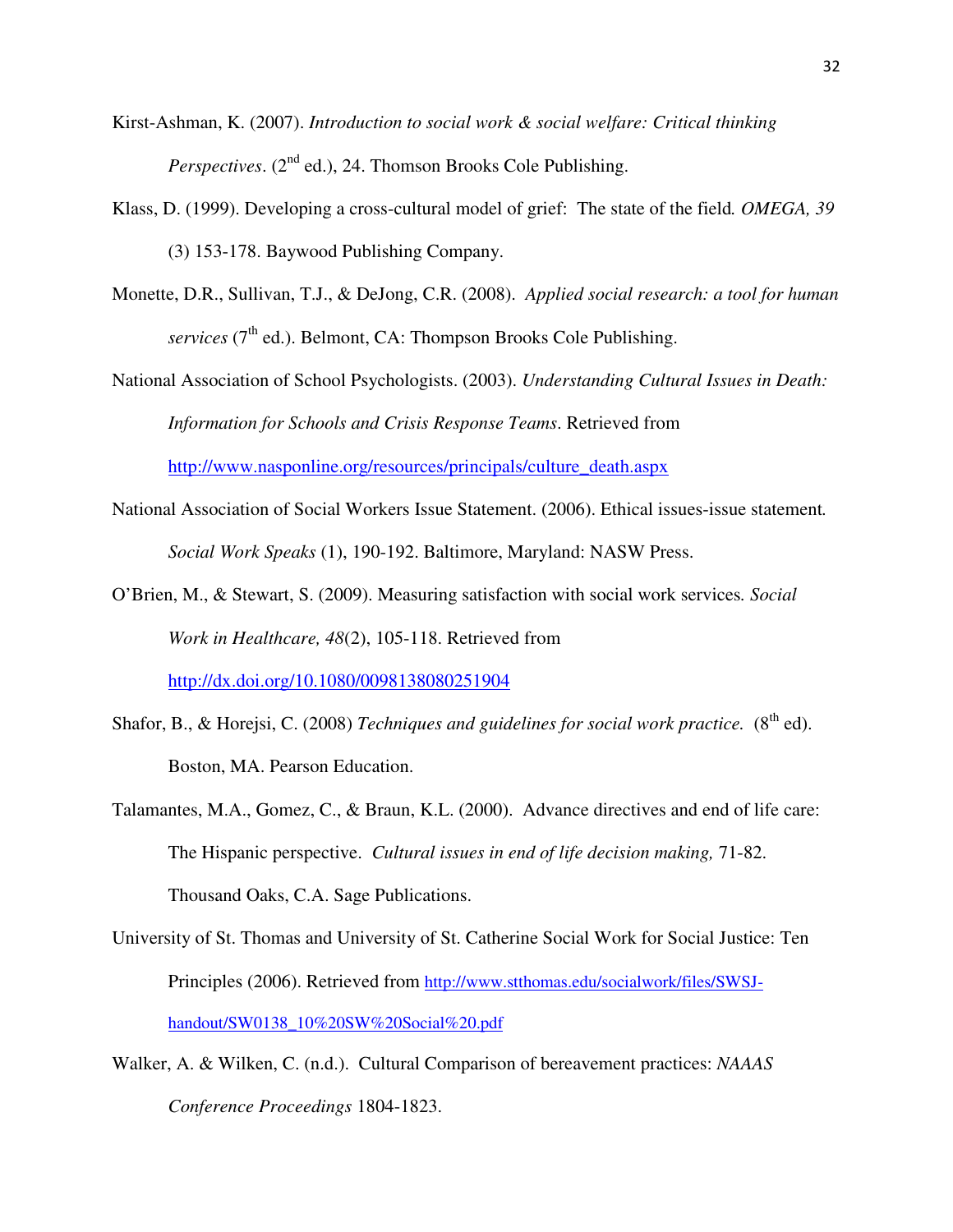- Walsh, F. & Mc Goldrick, M. (2004). *Living Beyond Loss: Death in the Family.* New York, N.Y., W. W. Norton & Company.
- Wells, P. J. (1993). Preparing for sudden death: social work in the emergency room. *Social Work, 38*(3), 339-342. Retrieved from EBSCO*host.*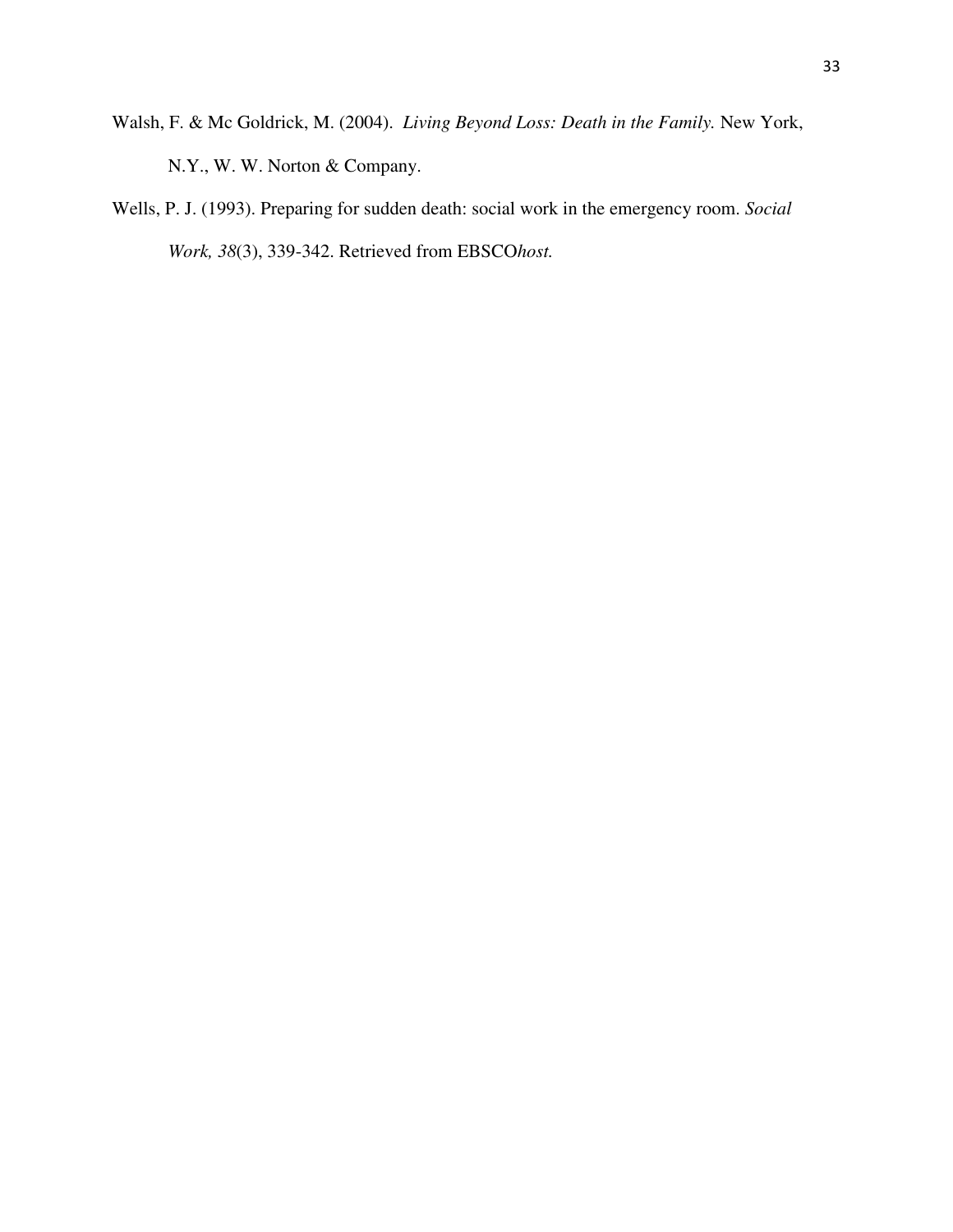## **Appendix A:**

#### **ASSOCIATION CONSENT TO HOSPITALS**

To Whom It May Concern:

I acknowledge that Liz Fusenig, a Masters of Social Work student at the University of St. Thomas/University of St. Catherine, is requesting permission to complete a study regarding what is the role of emergency room social worker.

#### **Purpose:**

Liz Fusenig, LSW, will be under the supervision of Valandra, Faculty Research Chair for this study. I understand this study is completely voluntarily. I understand what I am being asked to do is forward a flyer to professional medical social workers that I work with or know. The purpose of this study is to discern the role of emergency room social worker. I acknowledge that if the University of St. Catherine Institutional Review Board (IRB) approves this study, this paper would serve as my consent to participation in the study and consent to forward the study to other social workers.

#### **Background Information:**

The purpose of this study is to gain perspective on what the role is of an emergency room social worker. Your valuable input in this study will assist in the understanding of the role of emergency room social workers.

#### **Procedures:**

If you agree to be in this study, I will ask you to do the following things: Participate in a survey that asks questions directly related to your role as an emergency room social worker. You will be asked to complete these questions utilizing Qualtrics, a web based survey product.

#### **Risks and Benefits of Being in the Study:**

The study has no risks. The study has no benefits.

#### **Compensation:**

There is no compensation for participation.

#### **Confidentiality:**

The records of this study will be kept confidential. You will be asked to remain anonymous and not to add any identifying information while participating in this survey. Research records will be kept in a locked file in my home office.

A compilation of data will presented at the graduate social work conference and presentations at the University of St. Thomas in May 2012. Only group data will be shared and no participant identifiers will be used.

#### **Voluntary Nature of the Study:**

Your participation in this study is entirely voluntary. Your decision whether or not to participate will not affect your current or future relations with myself, the University of St. Catherine, the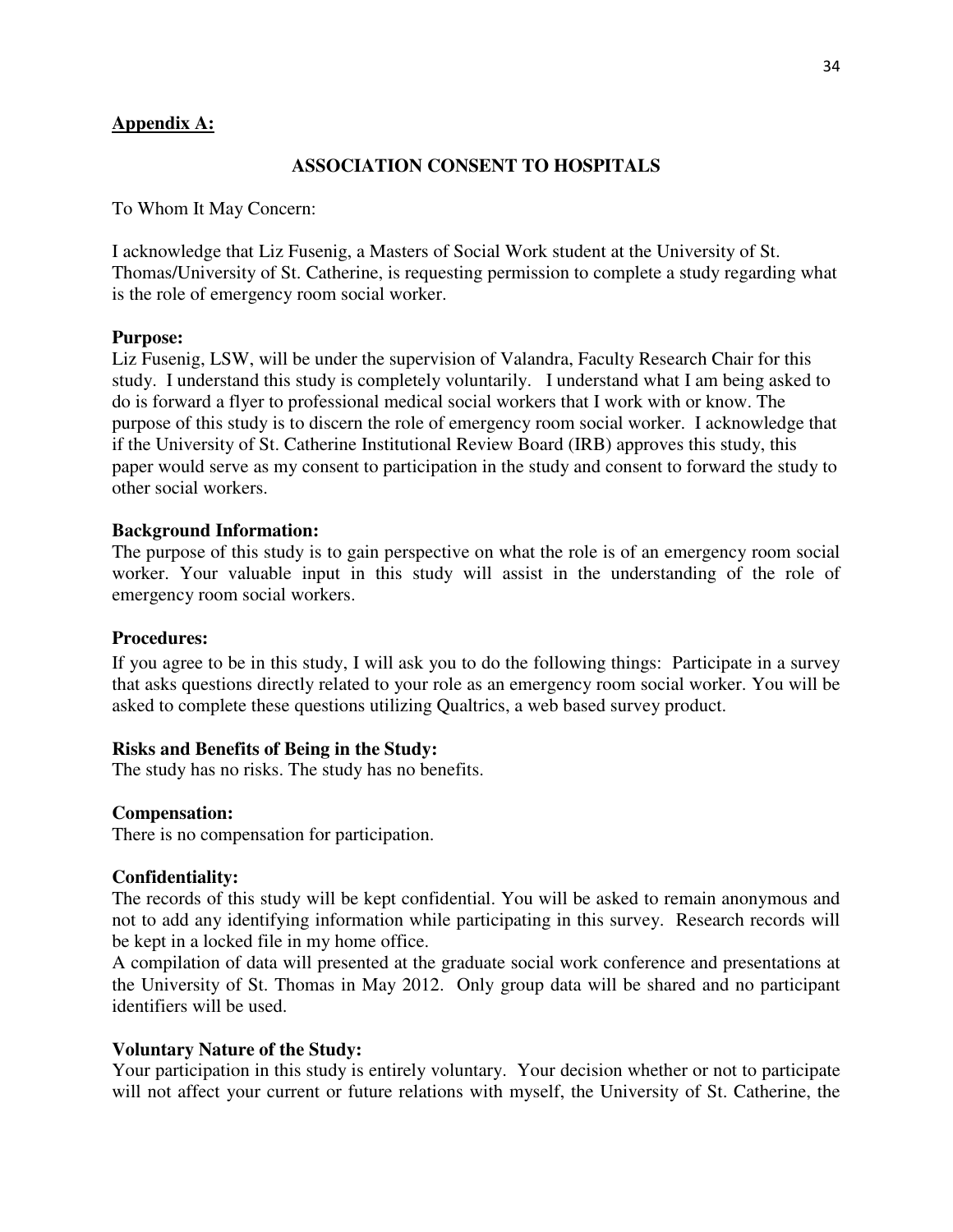University of St. Thomas, or the School of Social Work. If you decide to participate, you are free to withdraw at any time without penalty. Should you decide to withdraw, data collected about you will not be used in this study.

## **Contacts and Questions**

My name is Elizabeth Fusenig. You may ask any questions you have now. If you have questions later, you may contact me via email at fuse5025@stthomas.edu. You may also contact the University of St. Catherine Institutional Review Board with any questions or concerns. You may print a copy of this form for your records.

## **Statement of Consent:**

I have read the above information. My questions have been answered to my satisfaction. I consent to participate in the study.

\_\_\_\_\_\_\_\_\_\_\_\_\_\_\_\_\_\_\_\_\_\_\_\_\_\_\_\_\_\_ \_\_\_\_\_\_\_\_\_\_\_\_\_\_\_\_

**Signature of Study Participant Date Date** 

**Signature**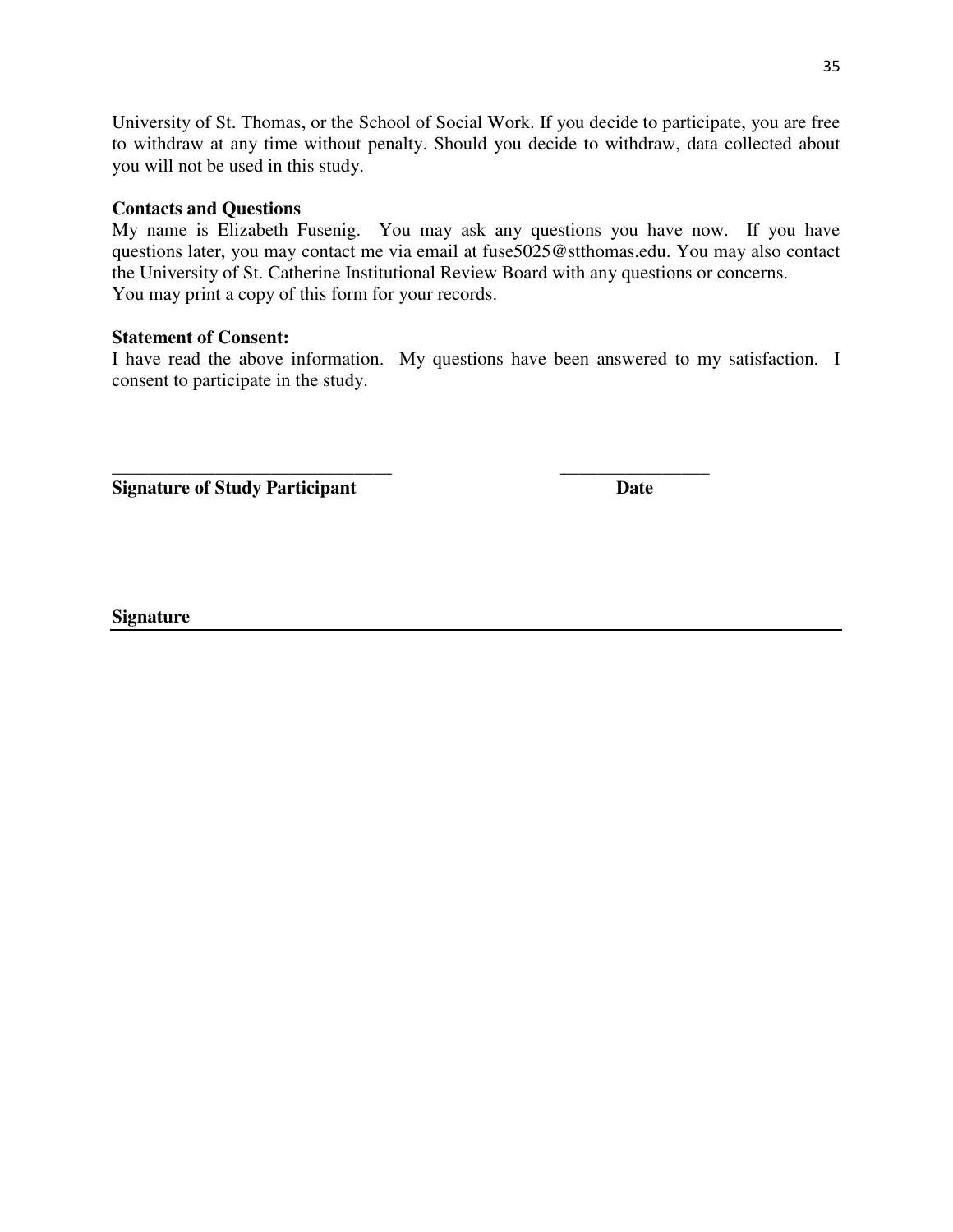## **APPENDIX B**:

## **CONSENT FORM UNIVERSITY OF ST. THOMAS GRSW682 RESEARCH PROJECT**

## **Introduction:**

I am conducting an exploratory study regarding defining the role of an emergency room social worker. I invite you to participate in this research. You were selected as a possible participant because you were identified as an emergency room social worker. Please read this form and ask any questions you may have before agreeing to be in the study.

This study is being conducted by Elizabeth Fusenig, LSW, a graduate student at the School of Social Work, University of St. Catherine/University of St. Thomas and supervised by Valandra, PhD., an Assistant Professor at the University of St. Catherine/University of St. Thomas.

## **Background Information:**

The purpose of this study is to gain perspective on what the role is of an emergency room social worker. Your valuable input in this study will assist in the understanding of the role of emergency room social workers.

## **Procedures:**

If you agree to be in this study, I will ask you to do the following things: Participate in a survey that asks questions directly related to your role as an emergency room social worker. You will be asked to complete these questions utilizing Qualtrics, a web based survey product.

### **Risks and Benefits of Being in the Study:**

The study has no risks. The study has no benefits.

### **Compensation:**

There is no compensation for participation.

### **Confidentiality:**

The records of this study will be kept confidential. You will be asked to remain anonymous and not to add any identifying information while participating in this survey. Research records will be kept in a locked file in my home office.

A compilation of data will presented at the graduate social work conference and presentations at the University of St. Thomas in May 2012. Only aggregate group data will be shared and no participant identifiers will be used.

## **Voluntary Nature of the Study:**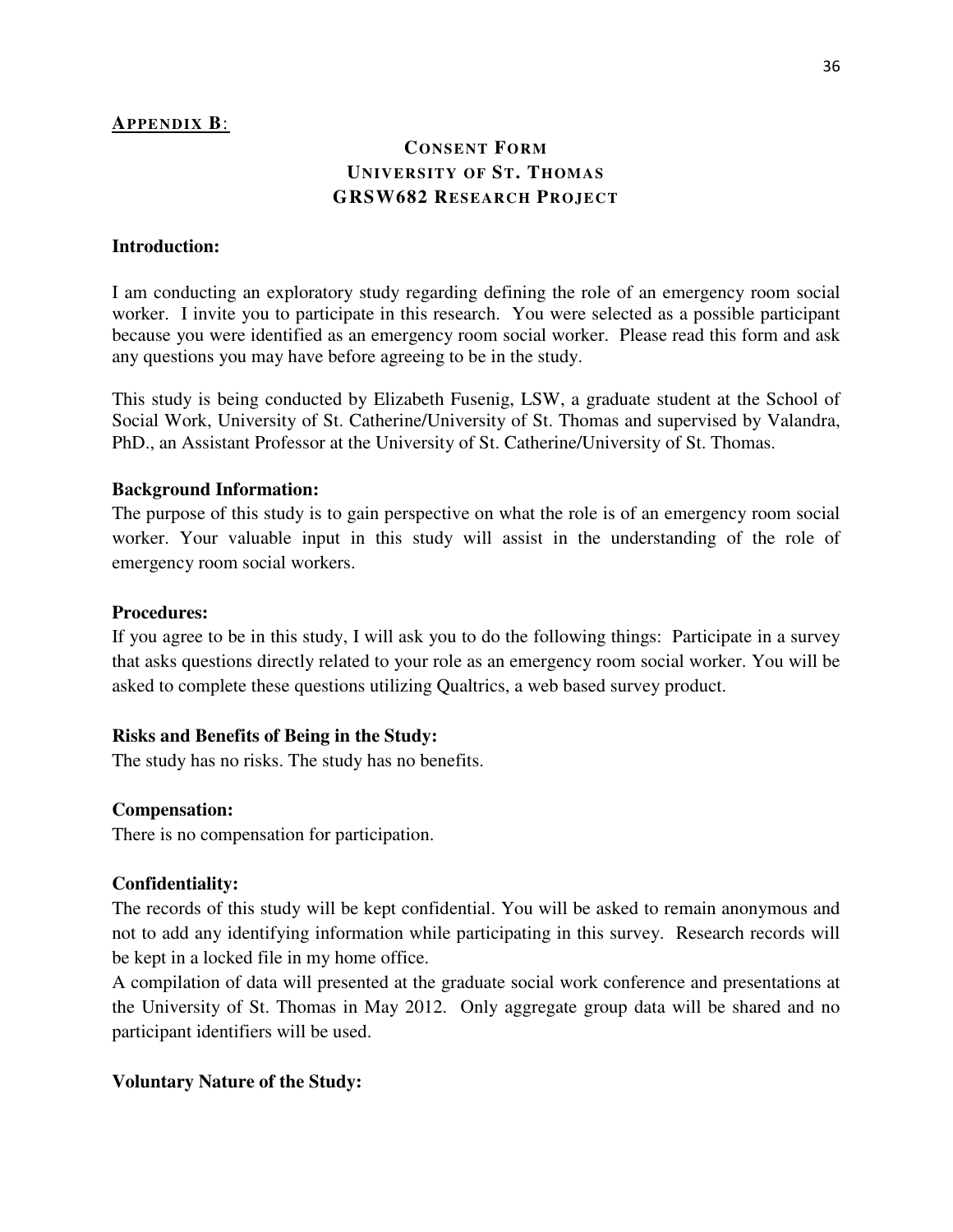Your participation in this study is entirely voluntary. Your decision whether or not to participate will not affect your current or future relations with myself, the University of St. Catherine, the University of St. Thomas, or the School of Social Work. If you decide to participate, you are free to withdraw at any time without penalty. Should you decide to withdraw, data collected about you will not be used in this study.

## **Contacts and Questions**

My name is Elizabeth Fusenig. You may ask any questions you have now. If you have questions later, you may contact me via email at fuse5025@stthomas.edu. You may also contact the University of St. Catherine Institutional Review Board with any questions or concerns.

You may print a copy of this form for your records.

## **Statement of Consent:**

I have read the above information. My questions have been answered to my satisfaction. I consent to participate in the study.

\_\_\_\_\_\_\_\_\_\_\_\_\_\_\_\_\_\_\_\_\_\_\_\_\_\_\_\_\_\_ \_\_\_\_\_\_\_\_\_\_\_\_\_\_\_\_

\_\_\_\_\_\_\_\_\_\_\_\_\_\_\_\_\_\_\_\_\_\_\_\_\_\_\_\_\_\_ \_\_\_\_\_\_\_\_\_\_\_\_\_\_\_\_

**Signature of Study Participant Date Date Construction Date** 

\_\_\_\_\_\_\_\_\_\_\_\_\_\_\_\_\_\_\_\_\_\_\_\_\_\_\_\_\_\_\_\_ **Print Name of Study Participant** 

**Signature of Researcher Date Date**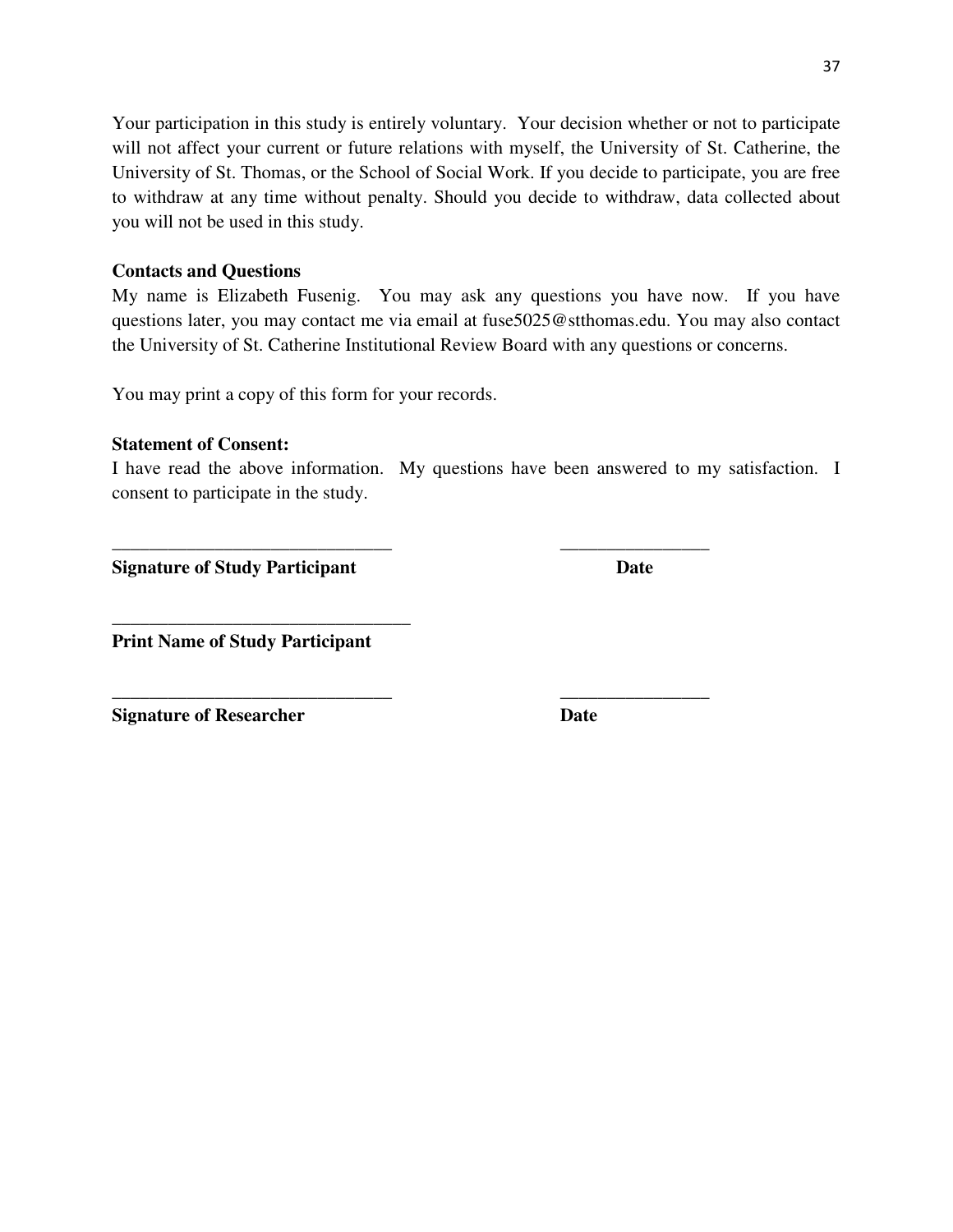**Appendix C: Flyer to participants** 

# **Attention Emergency Room Social Workers:**

Interested in participating in a study of emergency room social workers?

**Study information:** I invite you to participate in an exploratory study to understand the role of the emergency room social workers. This study will examine what tasks the emergency room social worker has, and demographic information on emergency room social workers such as hospital location and level of licensure.

**Why participate?** This is a great opportunity to define the role of emergency room social worker and create awareness about the role of emergency room social worker.

**What will you be asked to do?** Complete a short 9 question survey! If unable to participate, you can forward this flyer onto other emergency room social workers. **Contact information**: Contact Liz Fusenig, LSW at fuse5025@stthomas.edu.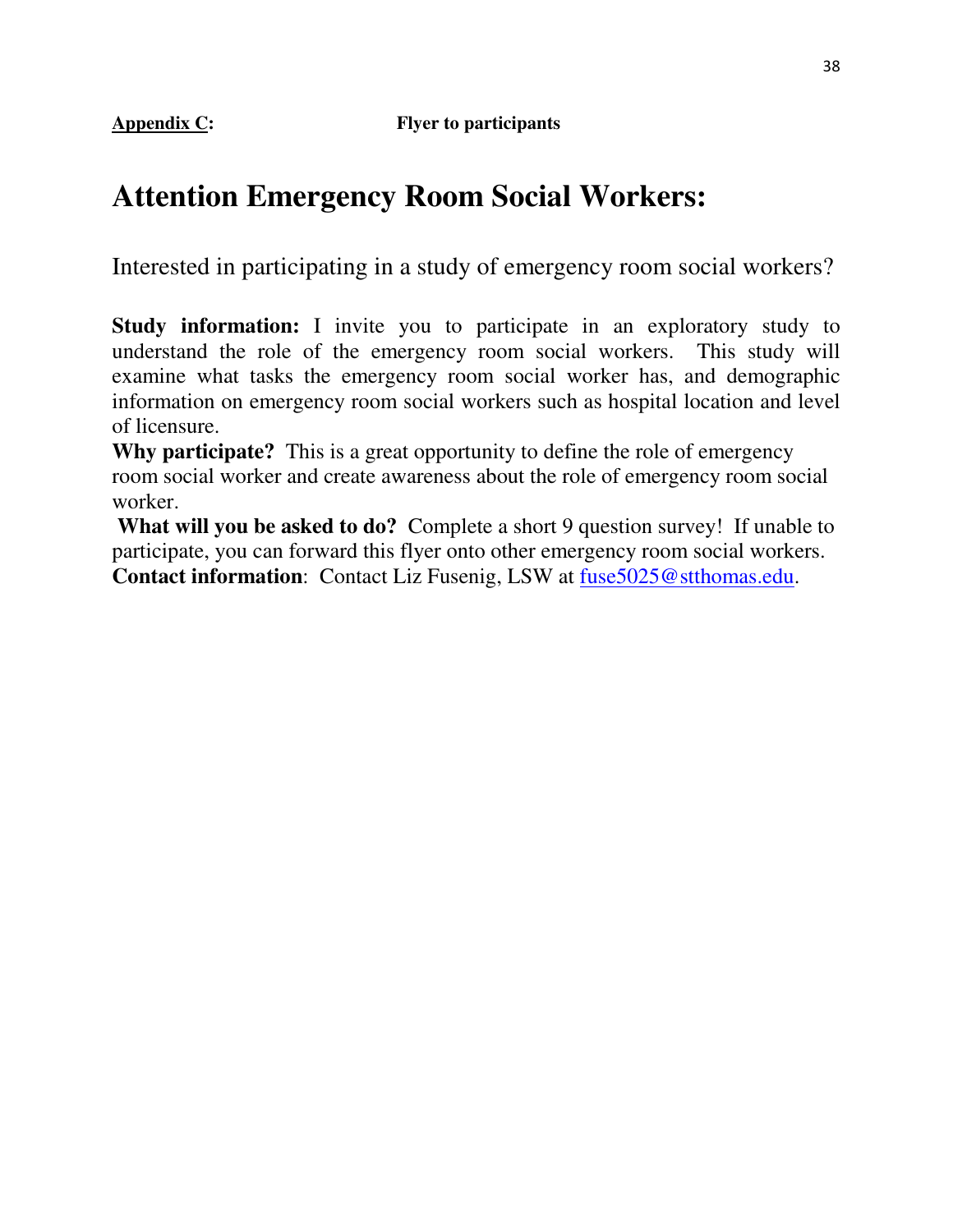## **Appendix D**

#### **Exploratory Study Questions:**

The questions asked to participants in this survey include:

1) Please define your role as an emergency room social worker.

(2) What barriers do you see in your role as an emergency room social worker?

(3) What other roles do you see the emergency room social worker taking on in the future?

(4) Explain how your role as emergency room social worker works with other disciplines?

(5) Briefly state how long you have worked as an emergency room social worker.

 (6) What do you feel is the most rewarding and challenging part of your position as emergency room social worker?

(7) Briefly explain how your role pertains to dealing with a patient's culture.

 (8) How would you describe the geographic location of the hospital in which you work as an emergency room social worker (rural, urban, etc)?

(9) What is your current level of licensure?